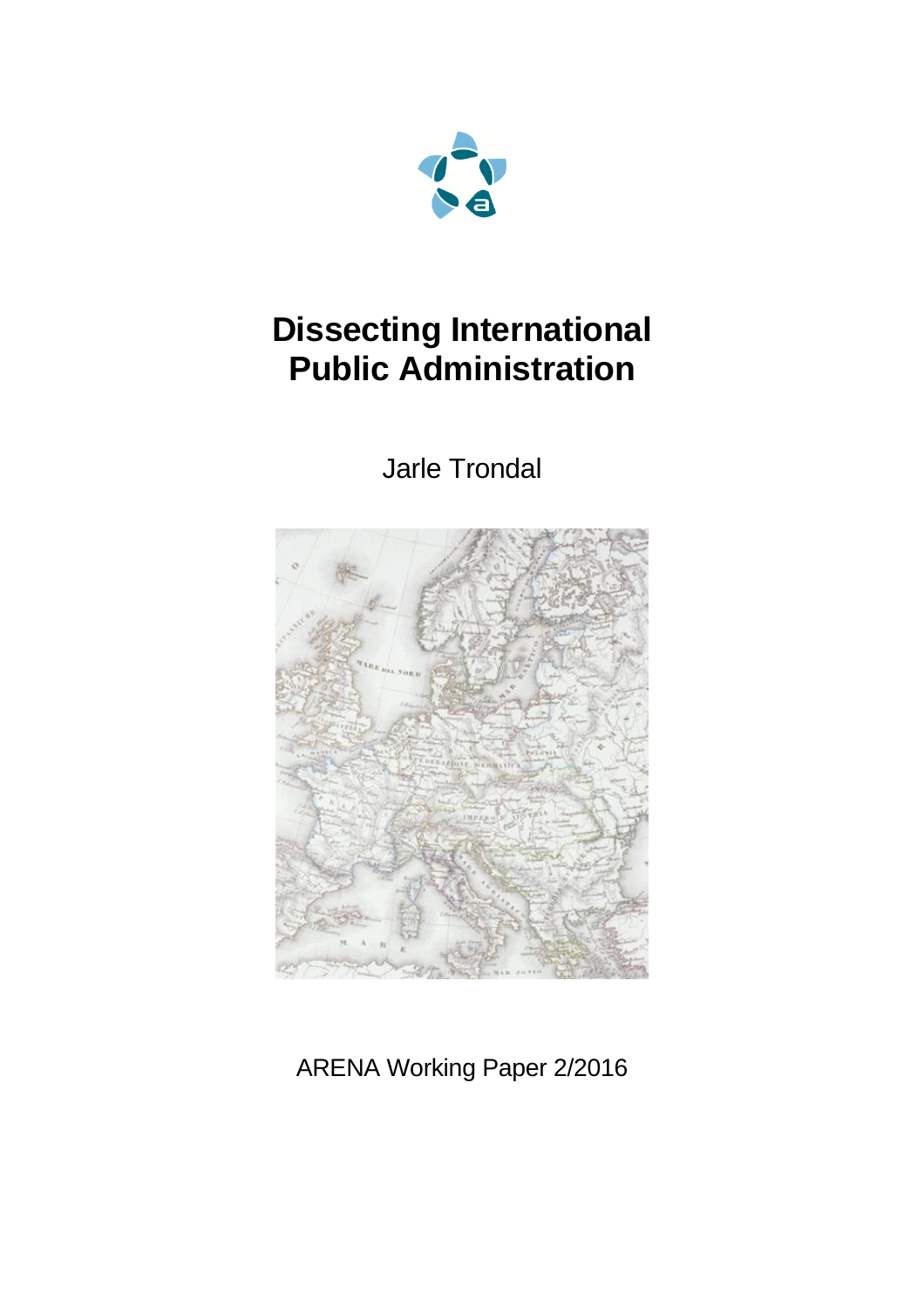#### **Dissecting International Public Administration**

Jarle Trondal

ARENA Working Paper 2/2016 March 2016

Reproduction of this text is subject to permission by the author © ARENA 2016

*ARENA Working Paper (online) | ISSN 1890-7741*

ARENA Centre for European Studies University of Oslo P.O.Box 1143, Blindern N-0318 Oslo Norway [www.arena.uio.no](http://www.arena.uio.no/)

**ARENA Centre for European Studies** at the University of Oslo promotes theoretically oriented, empirically informed studies analysing the dynamics of the evolving European political order. The research is multidisciplinary and organized along four key dimensions: A European democratic order; the EU's executive order; expertise and knowledge in the EU; and European foreign and security policy.



**te** twitter.com/arena\_uio f facebook.com/arena.uio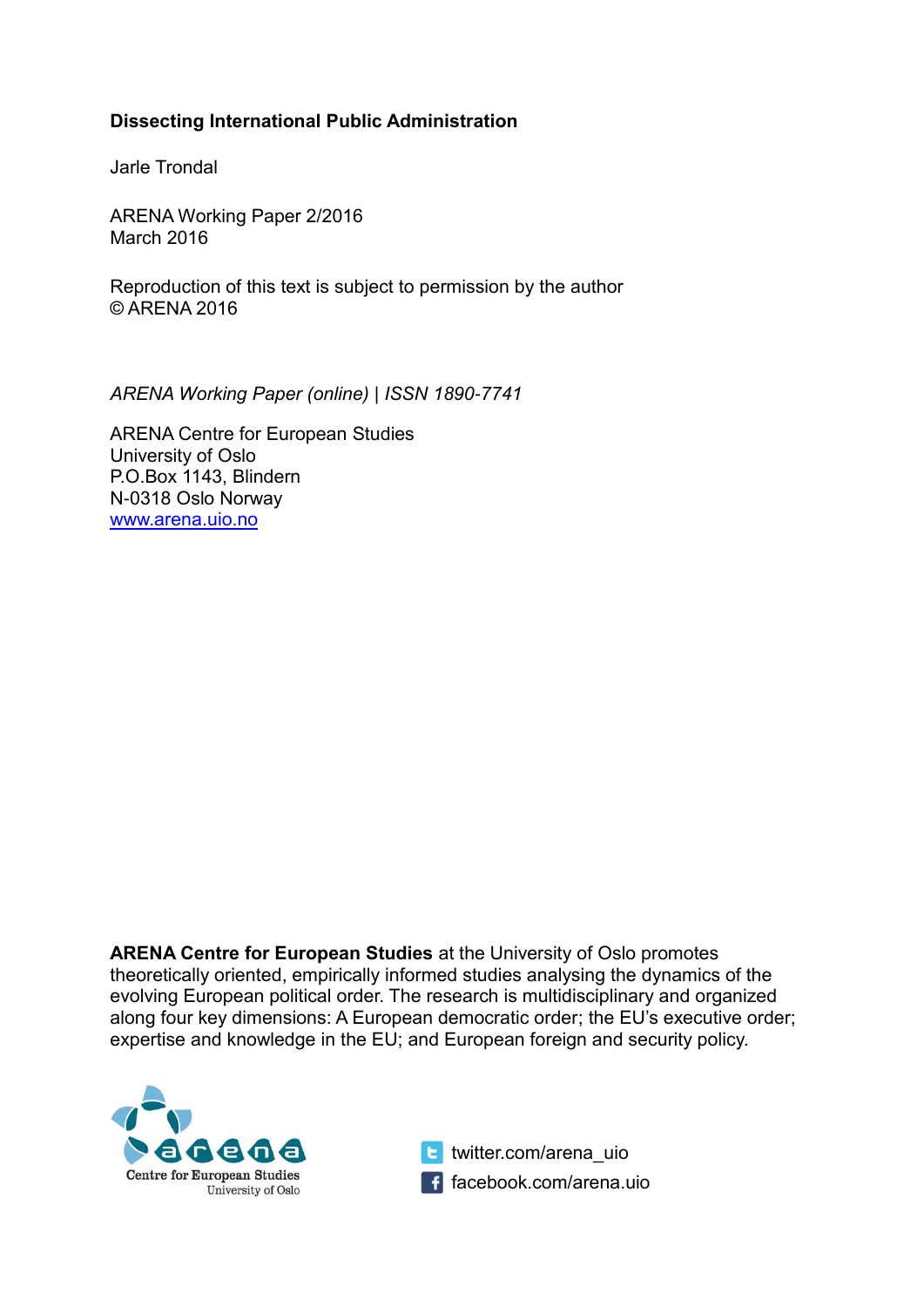#### **Abstract**

As an area of research, specifying crucial conditions under which international public administration (IPA) may enjoy independence from member-state governments has become an increasingly vibrant research area. This special issue responds to three yet unresolved research tasks: (i) Systematically *comparing* IPAs by offering large-N data across cases; (ii) Taking *organization* seriously by identifying how the organisational architectures of IPAs affect decision-making processes and subsequently the pursuit of public policy making; (iii) Examining the varied *consequences* of the autonomization of IPAs, notably for member-state public sector governance and for the integration of transnational regulatory regimes.

#### **Keywords**

Autonomy – international public administration – organization structure – temporal sorting – socialization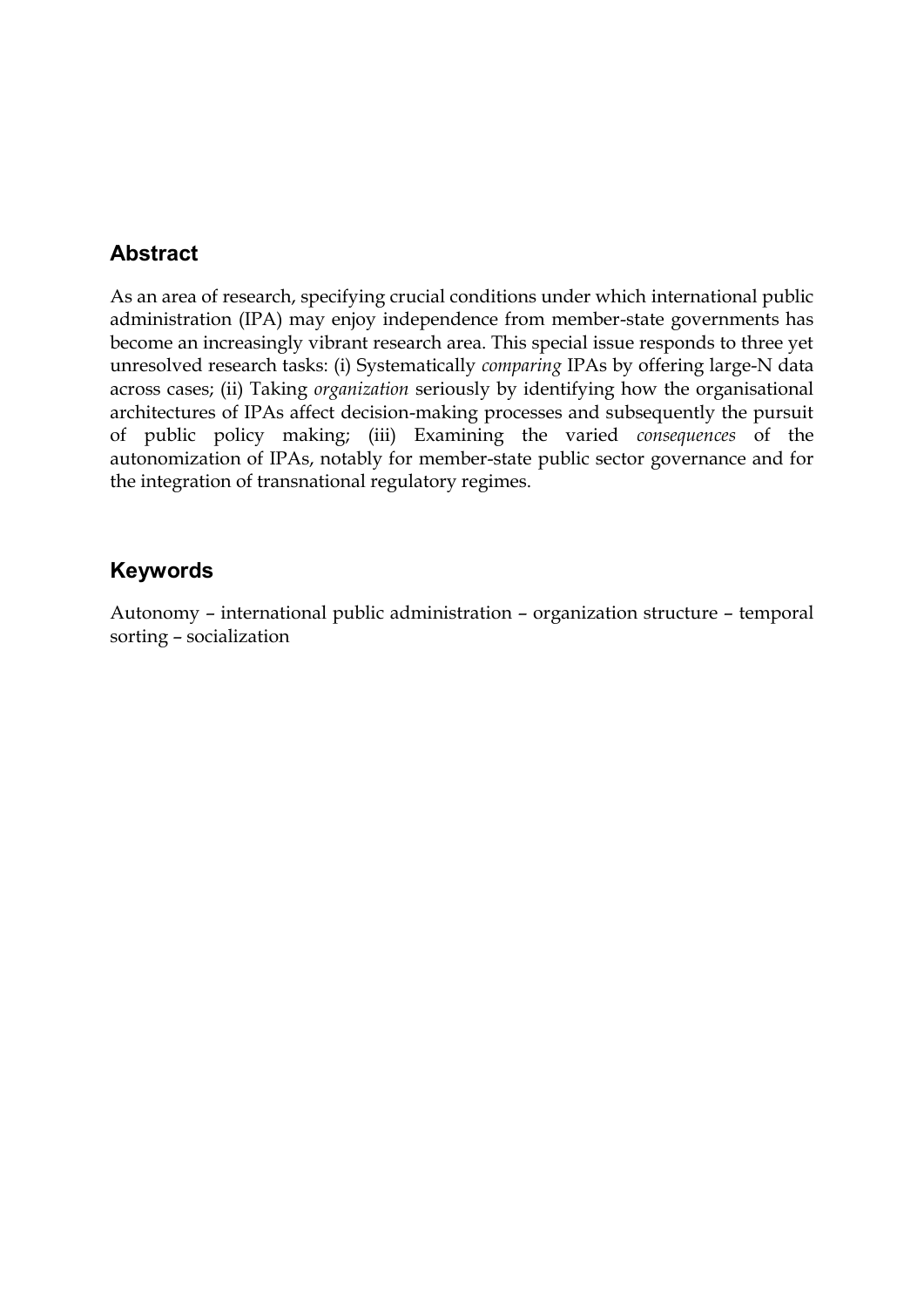### **Introduction**

International bureaucracies constitute a distinct and increasingly important feature of both global governance studies and public administration scholarship. This special issue<sup>1</sup> offers one vital step in advancing these types of studies by offering a 'public administration' approach. This entails that the study of international governmental organisations (IGOs) become somehow 'normalized', i.e. that a public administration turn comes to characterize IGO studies (Trondal 2007). Recent studies have suggested that international public administration (IPA) profoundly influence global governance (Biermann and Siebenhüner 2009), transform power distributions across levels of government (Egeberg and Trondal 2009), and change the conduct of domestic public sector governance (Keohane et al. 2009). Moreover, IPAs are called upon to cope with ever more wicked and unruly public problems. Turbulence in world politics is partly caused by turbulent political-administrative systems, partly by turbulent environments, and partly by how organisations and their environments poorly match – thus creating turbulence of scale. Together these challenges produce complexity, uncertainty, and time constraints for decision-makers. Turbulence of these kinds reveals the fragility of existing institutions and serves as test-beds for the sustainability of existing governance arrangements. IPAs may be seen as one *coping mechanism* in an ever more turbulent global scene (Ansell et al. 2016).

Yet, public administration scholarship has largely deserted the comparative study of IPAs, including its multilevel character (Benz et al. 2016). In this light, the current special issue is particularly welcomed. Moreover, this lacuna reflects generic gulfs between most social science sub-disciplines. For instance, despite vast scholarship on both (public sector) governance and organisation theory, respectively, these strands of research have been in mutual disregard (e.g. Kettl 2002; Olsen 2010). Moreover, the empirical foci of several social science sub-disciplines often poorly intersect: For instance, whereas research on public sector organisations has largely focused on domestic ministerial departments and subordinate agencies (e.g. Verhoest et al. 2012), IGO scholarship has paid scant attention to their bureaucratic interior (e.g. Hawkins et al. 2006; Karns and Mingst 2004). Besides, European Union studies have primarily been preoccupied with studying the European Commission and subordinated regulatory agencies and largely neglected systematic comparative assessments (the N=1 fallacy) (e.g. Bauer and Trondal 2015).

Modern governments daily formulate and execute policies with significant consequences for society. With the growing role of IPAs, one unresolved question is to what extent and under what conditions such institutions may formulate their own policies – and pursue a *de facto* autonomous regulatory agenda - and thereby trans-

 $\overline{a}$ <sup>1</sup> This paper is forthcoming as the commentary article of a special issue of the *Journal of European Public Policy,* 2016, guest edited by Michael W. Bauer and Christoph Knill. This contribution is financially supported by the Norwegian Research Council ('EURODIV: Integration and division: Towards a segmented Europe') and the University of Agder ('COMPOL: The rise of common political order'). The author acknowledges valuable comments from Michael W. Bauer, Stefan Gänzle and Jeremy Richardson.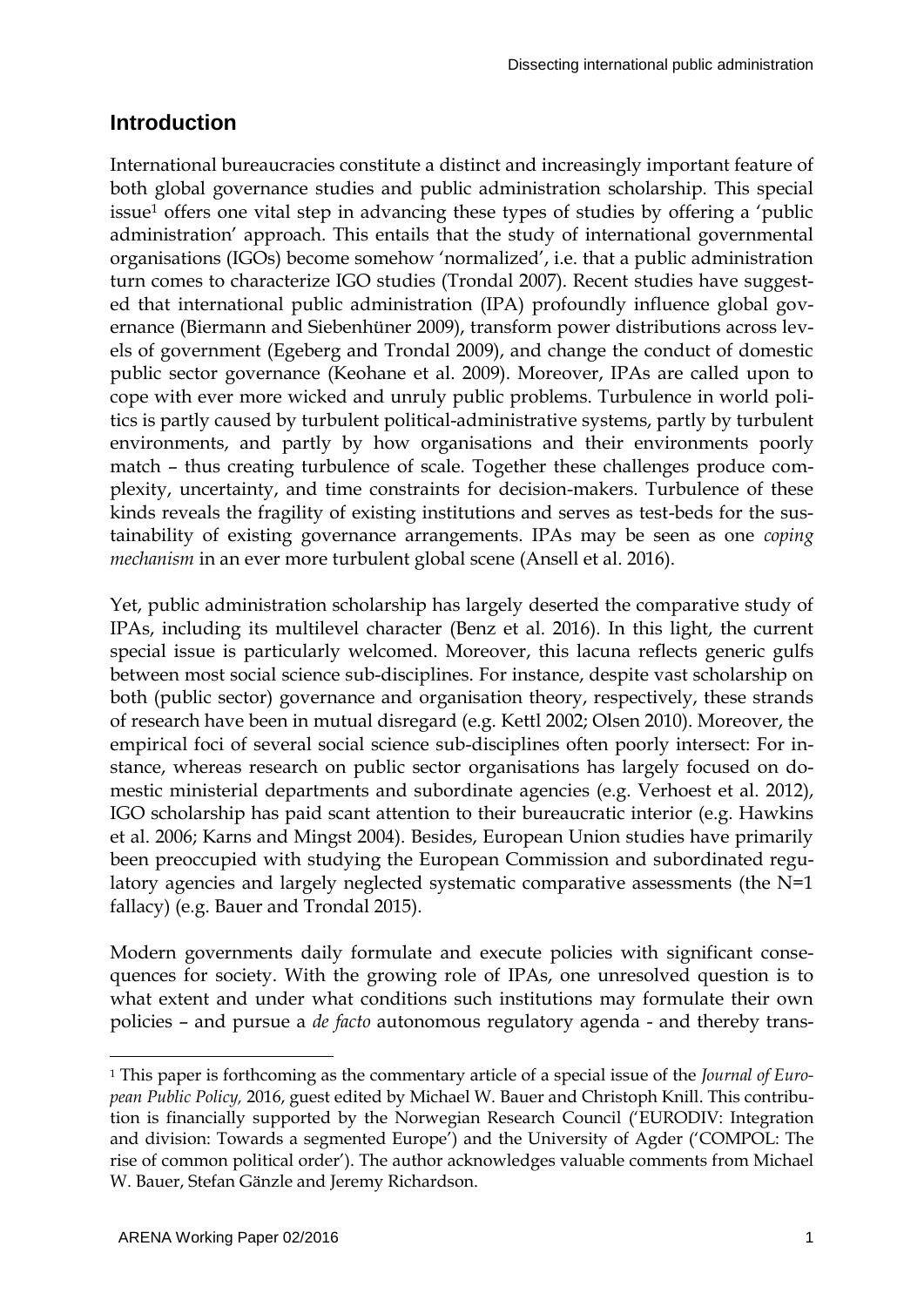cend a mere intergovernmental secretarial role. The leeway of IGOs is arguably to a large extent supplied by the autonomy of its bureaucratic arm, that is, by the ability of IPAs to act relatively independently of decision premises that emanate from member-state governments (Barnett and Finnemore 2004; Biermann and Siebenhüner 2009, 2013; Cox and Jacobson 1973; Reinalda 2013; Trondal 2013). The special issue illuminates that IPAs are indeed rule-makers and sometimes even ruleimplementers. It is thus essential to know how autonomous IPAs are and how it can be explained. Scholars of various disciplines have started to explore the conditions under which IPAs are 'truly' independent of member-state governments, yet, the findings remain inconclusive (e.g., Beyers 2010; Checkel 2007; Moravcsik 1999). IPAs are seen as rifted between member-state dominance, the concern for the collective good, administrative 'siloization' and portfolio concerns, as well as transnational regulatory institutions driven by epistemic communities of experts (Trondal et al. 2015). As a consequence, academics, politicians and IPA officials have different views on the independent role of IPAs. This special issue indeed aims to connect some of the dots by offering new empirical findings.

### **Theorising IPAs: beyond mapping**

One necessary factor in building common political order is the establishment of common institutions, including a permanent congress independent of national governments serving the common interest (Skowronek 1982). In an international context it necessitates the rise of *separate* international institutions that are able to act relatively independently. IPAs might indeed be such institutions. Whilst the empirical puzzle is to what extent IPAs enjoy *de facto* independence, the ensuing theoretical puzzle is to specify conditions thereof (Bauer and Ege, forthcoming 2016). The special issue offers advances to both puzzles. It is shown that the task of IPAs has become increasingly that of active and independent policy-making institutions and less that of passive technical supply instruments for IGO plenary assemblies.

The classical study of IGOs did not permit an independent role for IPAs (Knill and Bauer, forthcoming 2016). International-relations approaches viewed IGOs as epiphenomena to interstate relations. Regime literature similarly downplayed the organisational dimension of IGOs, and IGOs were largely seen as regime facilitators (Gehring 2003: 11). The seminal work of Cox and Jacobson (1973: 428) reflected this view by concluding that 'international organisations facilitate the orderly management of intergovernmental relations without significantly changing the structure of power that governs these relations (…)'. The 1960s and 1970s saw several studies of IGOs that treated them as hubs of international networks and regimes rather than as organisations and institutions in their own right (e.g. Nye 1975). The epistemic community literature focused on IGOs as facilitators of transnational epistemic communities (E. Haas 1990; P. Haas 1992). This literature made 'experts' and their 'ways of doing things' ever more paramount to studies of proposing, implementing and legitimizing public policy (Barnett and Finnemore 2004; Joerges 1999; Joerges et al. 1997: 7).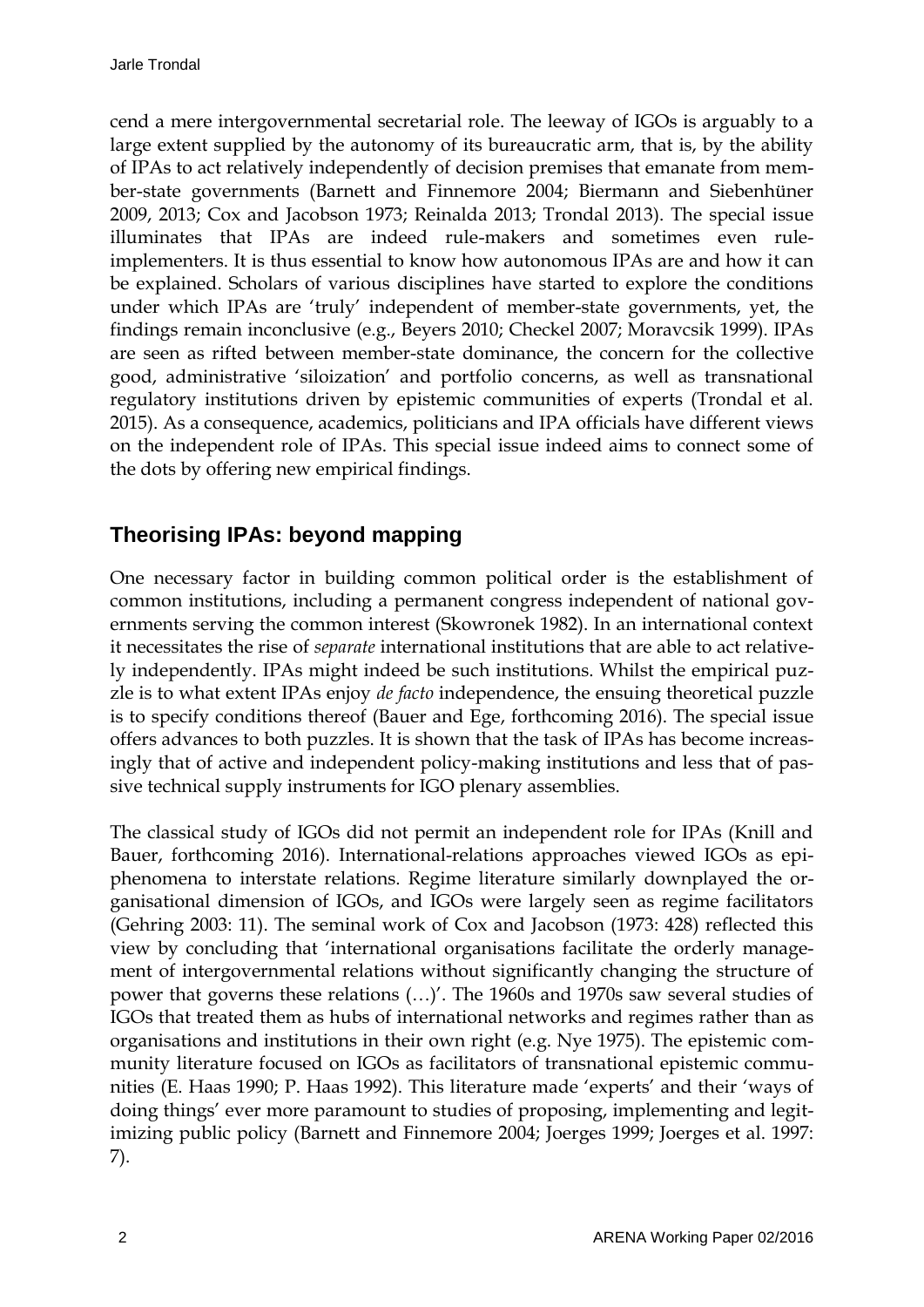Concomitantly, beyond single-case studies of IPAs there were a surprising shortage of theoretically-informed comparative studies of their inner life and their wider role in global governance (Claude 1956). Consequently, 'to date, we do not really know how to conceptualize international organisations and how to deal with the organisational components…' of IPAs (Gehring 2003: 13). The research challenge targeted by the special issue is to bring IPAs back into the study of global governance and the study of public administration (Knill and Bauer 2016; Eckhard and Ege, forthcoming 2016).

Assuming that IPAs 'matter' entails that we should take seriously how they are organised and how this may have consequences for decision-making processes and the subsequent pursuit of public policy making. In the classical study of decision-making processes in organisations, organisations were seen as permitting stable expectations providing general stimuli and attention directors to actors (Mintrom 2015). Yet, the way organisational structure shapes interaction, loyalty, cooperation, and information-processing are more adequately recognized in the organisation theory literature than in most other social science literatures – for example the IGO literature (e.g. Cox and Jacobsen 1973), the governance literature (e.g. Levi-Faur 2012) as well as brother political science literatures (Olsen 2006). The special issue suggests that IPAs cannot be adequately understood without including organisational variables. Doing so implies bringing organisational structure and ways of organizing back into IGO studies. Organizational structure can be defined as role expectations with regard to who can and should do what, how and when. In this sense, the organisation structure is a formalised, impersonal and normative *structure* that analytically separates structure from decision *behaviour or process* (Scott 1981). The organisational structure of IPAs consists both of the structure of the administration as well as how this structure is embedded in the wider IGO structure.

An organisational theory approach assumes that IPAs may possess 'own' organizational capacities that automatize the behaviour of own administrative staff. This may happen through mechanisms such as control (behavioural adaptation through hierarchical control and supervision), discipline (behavioural adaptation through incentive systems), and/or socialization (behavioural internalization through established bureaucratic cultures) (Page 1992; Weber 1983). These mechanisms ensure that IPAs may perform their tasks relatively independently from outside pressure but within boundaries set by the legal authority and (political) leadership of which they serve (Weber 1924). Causal emphasis is put on the internal organisational structures of IPAs. This idea offers a picture of formal organisations as creators of 'organisational man' (Simon 1965) and as a stabilizing element in politics more broadly (Olsen 2010). IPAs may thus develop their own nuts and bolts quite independently of society, and concomitantly that international civil servants may act upon roles that are shaped by the IPA in which they are embedded.

How can we adequately and accurately measure autonomy? The concept of bureaucratic autonomy has not been neatly defined in literature. A working definition applied has been that 'autonomy is about discretion, or the extent to which [an organisation] can decide itself about matters that it considers important' (Verhoest et al.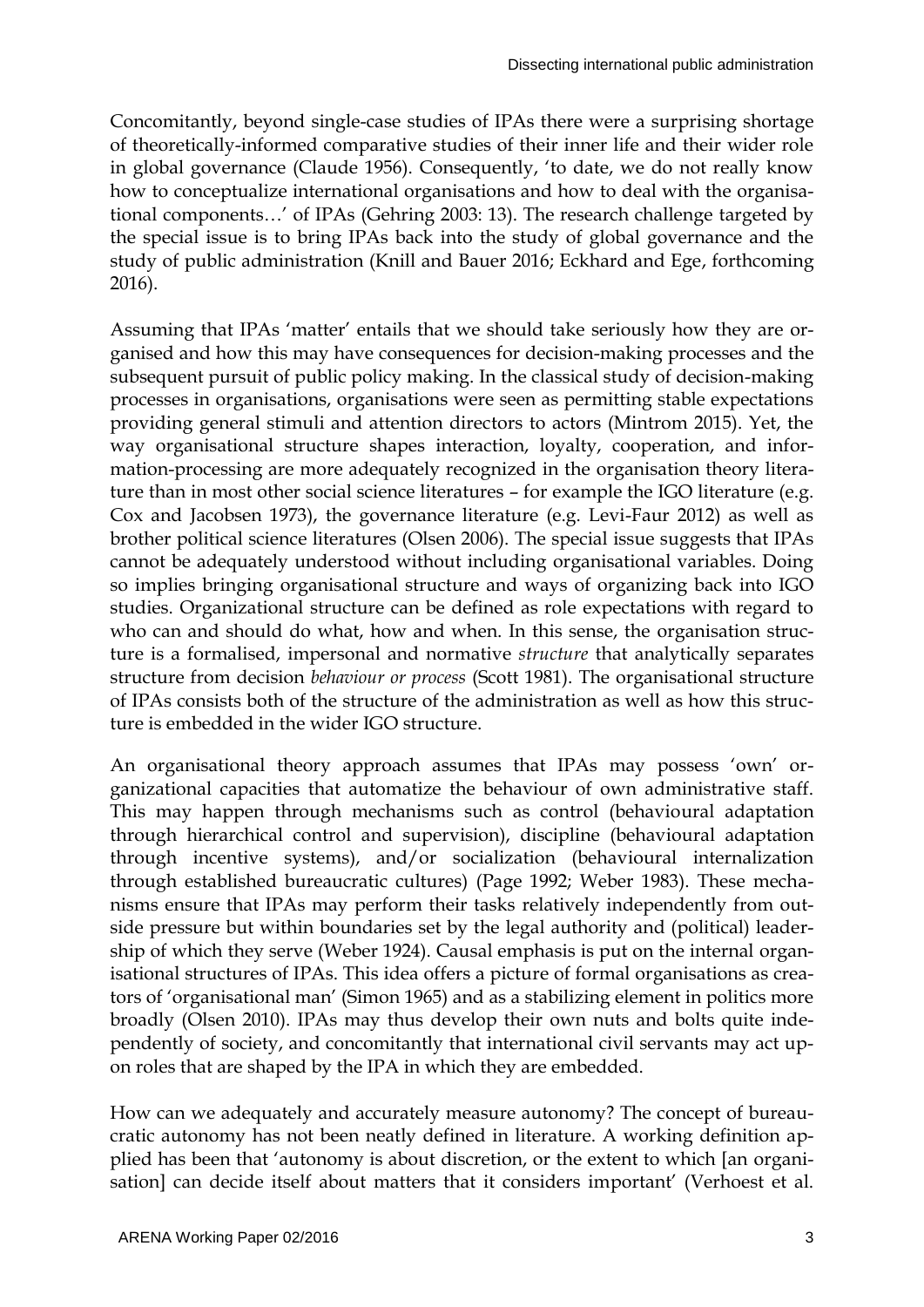2010: 18–19). Whereas most literature on the independence of public sector organisations assesses autonomy by considering their *de jure* formal-legal design (e.g., Gilardi 2008; Huber and Shipan 2002), far less attention has been devoted to studying reallife autonomy of IPAs, for instance through how IPA staff themselves perceive their autonomy (Maggetti and Verhoest 2014: 245; Trondal 2010: 147). Bauer and Ege (forthcoming 2016) capture autonomy by studying the capacity of the administration to develop autonomous preferences ('autonomy of will') and its ability to translate these preferences into action ('autonomy of action').

How then can we explain the autonomy of IPAs? This special issue suggests that organisational factors may be useful. One rationale for emphasising organizational factors is that 'the evidence remains still quite inconclusive about the effects of formal structural-organisational factors on the autonomy of agencies' and their employees' autonomy perceptions (Maggetti and Verhoest 2014: 247). Organizational factors include organisation structure, organizational location, organisational demography and organisational culture (Egeberg et al. 2016). The special issue discusses two such variables: organisational structure and temporal sorting. This commentary would also add socialization dynamics to this discussion (see below).

#### **Organisational structure**

It is shown by the special issue that the role of IPAs reflects, broadly speaking, how they are organised. Similar organisational structures may for example account for why administrative styles are rather similar across IPAs (Knill et al., forthcoming 2016). Organizational capacities may also account for the strong role of DG Budget in EU's new budgetary procedure (Goetz and Patz, forthcoming 2016). Yet, proponents of an organisational theory approach (Egeberg et al. 2016) do not claim to provide a complete or comprehensive explanation of policy processes and policy contents. Rather, the argument is that organisational factors (independent variables) might intervene in actors' behavioural perceptions (dependent variable) and create a systematic bias, thus making some process characteristics and outputs more likely than others (Gulick 1937; March and Olsen 1984; Simon 1965). Organizations provide frames for storing experiences, cognitive maps categorizing complex information, procedures for reducing transaction costs, regulative norms that add cues for appropriate behaviour, and physical boundaries and temporal rhythms that guide actors' perceptions of relevance with respect to administrative behaviour. Organizations also discriminate between which conflicts should be attended to and which should be deemphasized (Egeberg 2006). By organising civil servants into permanent bureaucracies within IGOs, a system of 'rule followers and role players' is established relatively independently of the domestic branch of executive government (Barnett and Finnemore 2004; March and Olsen 1998: 952).

One can assume, for instance, that *organisational affiliations* would matter for the autonomy of IPAs. One initial proposition is that the supply of independent administrative capacities in IPAs represents a *primary* organisational structure for IPA staff, whereas their *secondary* structures consist of part-time (such as transnational networks) or past organisational memberships (such as previous employments). IPAs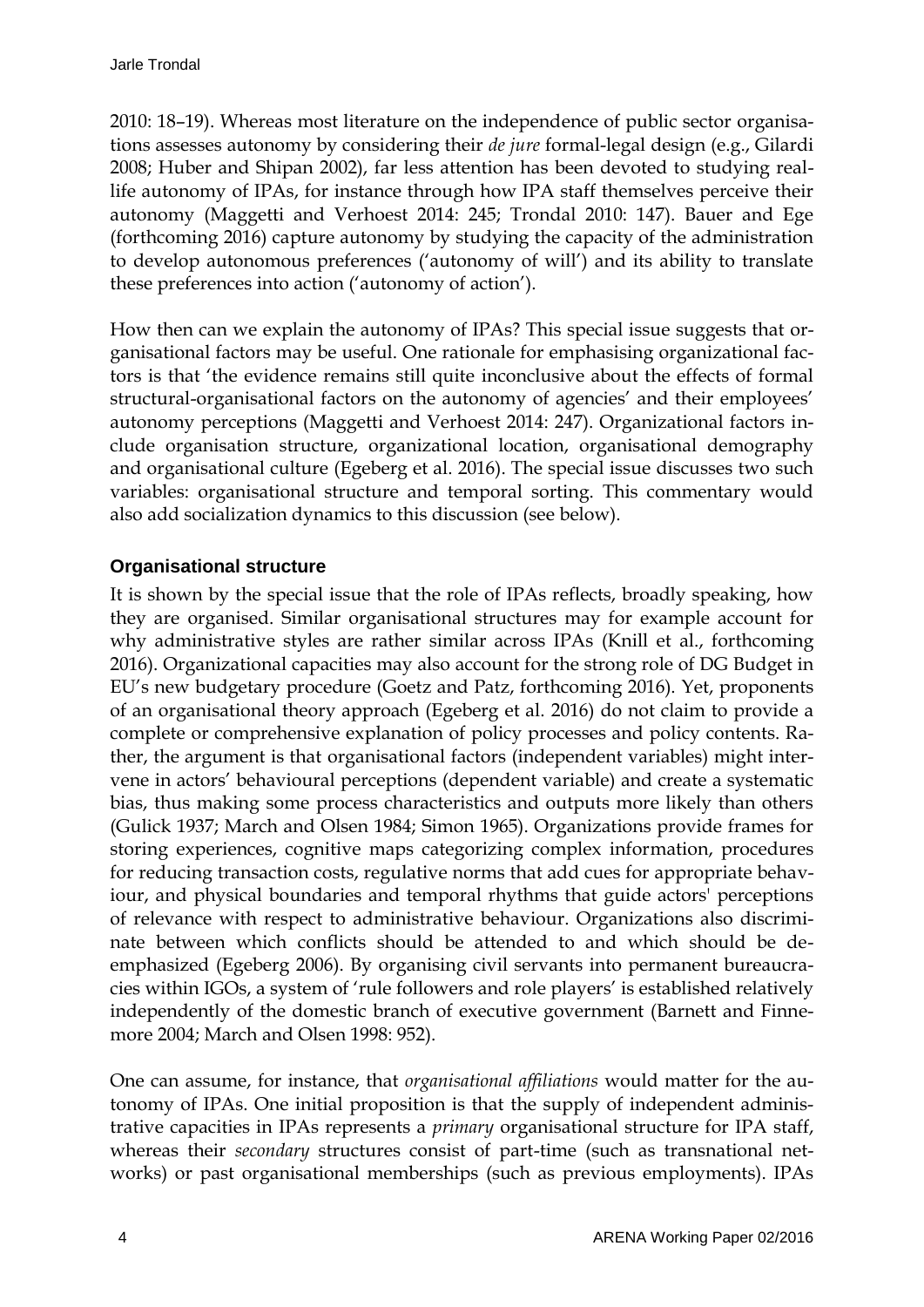serve as the primary organisational affiliation for international civil servants, rendering them particularly sensitive to the organizational signals and selections provided by this structure. The autonomy perceptions evoked by officials may thus be expected to be primarily directed towards those administrative units that are the primary supplier of relevant decision premises. Because IPA officials spend most of their time and energy in sub-units of their primary organisations, they may be expected to chiefly attend to concerns of IPA subunits and less towards IGO as wholes (Ashforth and Johnson 2001: 36). Subsequently, IPA personnel are likely to orient their behaviour towards their present IPA units rather than to the concerns of member state governments. Administrative staff is thus expected to evoke 'inwardlooking' behavioural patterns geared towards their 'own' sub-units and task environments. We may expect that IPA officials evoke Weberian virtues of party-political neutrality, attaching identity towards their divisions and portfolios, and attending chiefly to administrative rules and proper procedures of their primary structure (Richards and Smith 2004).

A second assumption would be that the autonomy of IPAs is facilitated by how they are organisationally *specialized*. For example, administrative styles (see Knill et al., forthcoming 2016) may vary systematically between organisational sub-units – reflecting the departmentalization of IPAs. Organizations tend to accumulate conflicting organisational principles through horizontal and vertical specialization. When specializing formal organisations horizontally, one important principle (among several) is by major *purpose* served like research, health, food safety, etc. (Gulick 1937). This principle of specialization is recurrent inside IPAs. For example, the European Commission is a horizontally pillarized administration, specialized by purpose and with historically weak organisational capabilities for horizontal coordination at the top through administrative coordination and Presidential oversight (Dimitrakopoulos and Kassim 2005). However, recent administrative reforms and enhanced presidential ambitions to 'get the house in order' have improved such capacities somewhat (e.g. Kassim et al. 2013). Similarly, the WTO and OECD secretariats are also specialized administrations consisting of divisions or directorates responsible for different areas of cooperation, such as agriculture, environment, development, statistics, etc. This principle of organisation tends to activate administrative styles among incumbents following sectoral cleavages. For example, coordination and contact patterns tend to be channeled within sectoral portfolios rather than between them. Arguably, organisation by 'major purpose served' is likely to bias decision-making dynamics inwards toward the bureaucratic organisation where preferences, contact patterns, roles, and loyalties are directed toward sectoral portfolios, divisions, and units. This mode of horizontal specialization results in less than adequate horizontal coordination across departmental units and better coordination within units (Ansell 2004: 237). The horizontal specialization of IPAs by major purpose is thus conducive to their autonomization.

#### **Temporal sorting**

One often forgotten organisational variable in organisation studies – as well as in the study of IPAs – is the temporal variable. The issue brings this variable back in (Goetz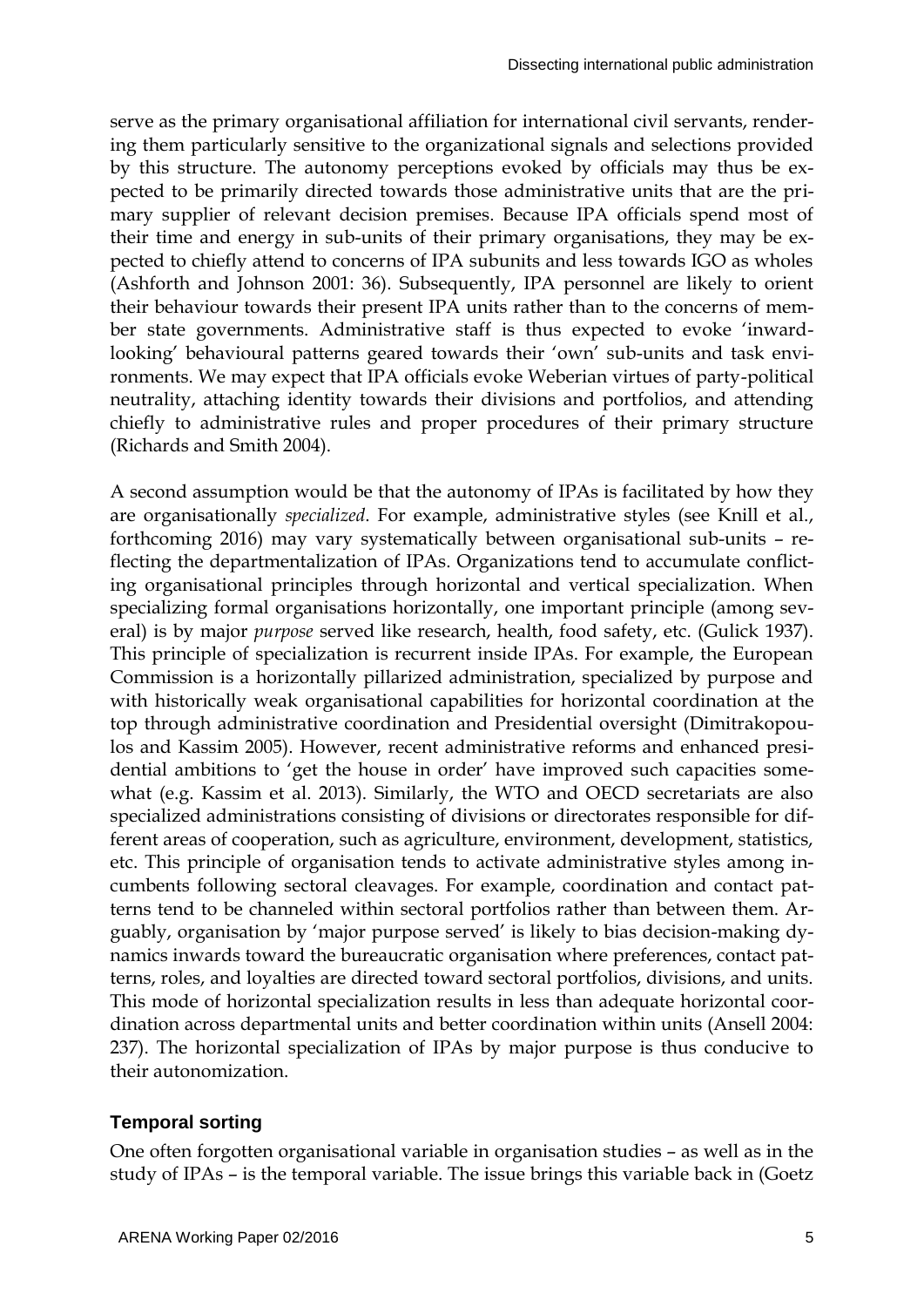and Patz, forthcoming 2016). As amplified by the garbage can approach, behavior and change in organisations have a *temporal dimension* (Cohen et al. 1976)*.* As with the garbage can theory of organisations or the multiple streams approach to public policy, temporal complexity calls attention to the dynamic and sometimes paradoxical interaction of problems and solutions. The clash of time scales generates temporal complexity. A solution may lead a problem to change, cause new problems, or simply have trouble keeping up with the changing nature of problems. Temporal complexity should thus be one essential ingredient in our assessment of IPAs. For instance, polyrhythmic IPAs with several tempi would for example be considered more turbulent than IPAs geared towards only one tempo. Several rhythmic patterns may also concurrently co-exist in a mutually competing – yet compatible – whole. When several rhythmic patterns are layered like this, the resulting temporal system inside IPAs may become complex and challenging, but at the same time unlocking possibilities for innovation and change that are embedded in each pattern. Temporal complexity should thus be one essential ingredient in our assessment of IPAs.

We may also consider that certain temporal patterns within organisations match more easily with certain temporal patterns in the environments. For example, polyrhythmic IPAs may relatively easily adapt to multiple and shifting rhythms in member-states. Mono-rhythmic IPAs, by contrast, would face relatively more uncertainty and risk if faced with multi-rhythmic member-states. Moreover, unsettled and weakly institutionalized IPAs with high temporal complexity might arguably adapt more easily to turbulent environments with high temporal complexity than settled and strongly institutionalized IPAs with low temporal complexity.

A second temporal variable is *tempo*, or speed. One might assume that with increased speed comes a tendency for repetition. During turbulent times when the tempo in IPAs increases, established governance practices might be subject to test. So, turbulence is likely to be inversely correlated with speed. High-speed governance processes are thus likely to experience a tendency to repeat past successes, or what is perceived as past successes (March 2010: 16). By repeating this way, IPAs may be victims of trained incapacity to improvise – merely due to high speed of conduct. Taking the example of jazz as a temporally sorted activity, jazz musicians may play very fast tunes, with the likely consequence of repetition of patterns just 'to keep the performance going' (Weick 1998: 553). Slow moving jazz, by contrast, would enable musicians' larger leeway for embellishment of items. Thus, up-tempo decision-making within IPAs may reduce the likelihood of exploration or innovation. But it may also speak to the need for an enhanced diversity of governance repertoires.

#### **Socialization dynamics**

Supplementing the role of organisational structures and temporal sorting, governing IPAs may also be subject to socialization effects. A vast literature reveals that the impact of pre-socialization of actors is modified by organisational re-socialization (e.g. Checkel 2007). Arguably, IPAs with a high socialization potential would more effectively automize its staff compared to IPAs with weaker socialization potential. Officials entering IPAs for the first time are subject to an organisational 'exposure effect'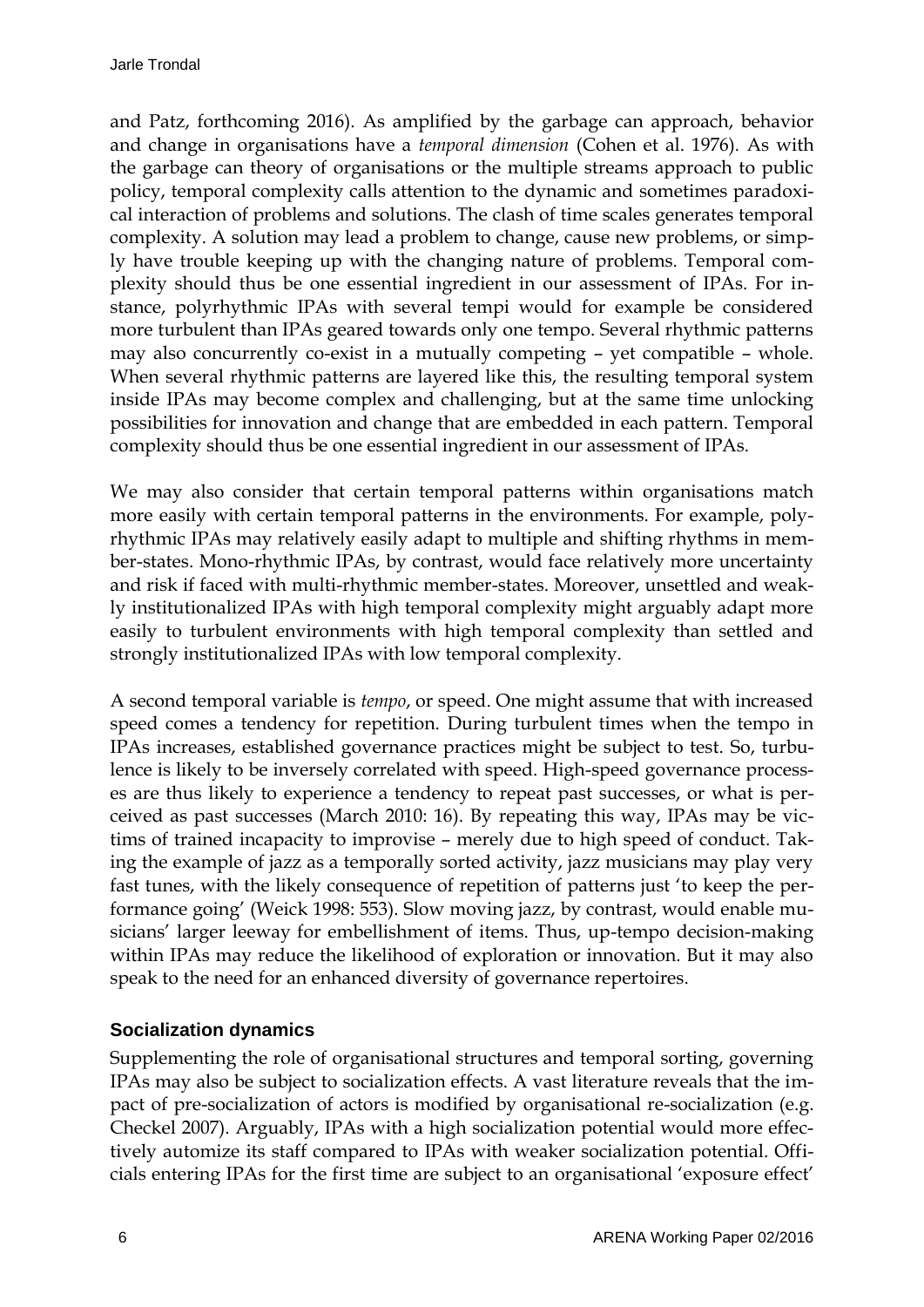(Johnston 2005: 1039) that may contribute to such re-socialization. Socialization is a dynamic process whereby staff is induced into the norms and rules of a given community. By this process, individuals may come to gradually internalize some shared norms and rules of the community (Checkel 2007). Socialization processes are conducive to 'autonomization' of the socialized, because the one socializing may educate, indoctrinate, teach, or diffuse his or her norms and ideas to the one being socialized. The socialization argument also claims that behavioural autonomy is conditioned by enduring experiences with institutions, accompanying perceptions of appropriate behaviour (Herrmann and Brewer 2004: 14). The potential for socialization to occur is assumed positively related to the duration and the intensity of interaction amongst the organisational members. Chief to the neo-functionalist approach, the potential for re-socialization to occur ('shift of loyalty toward a new center') is assumed positively associated with the duration and the intensity of interaction among actors (Haas 1958: 16). Intensive in-group interaction is assumed conducive to the emergence of relative stabile social, normative, and strategic networks that provide autonomous impact on the participants' perceptions of strategic and appropriate behaviour (Atkinson and Coleman 1992: 161; Hay and Richards 2000). In sum, the length of stay in IPAs—or the individual seniority of incumbents—may foster socialization toward a supranational behavioural pattern. Concomitantly, behavioural and role autonomy is nurtured by the sheer quantity and quality of actor-interaction inside IPAs.

#### **Looking ahead**

There has been a lack of three kinds of IPA studies which the issue responds to:

- (i) Systematic comparative studies of IPAs by offering large-N data across cases (e.g. Barnett and Finnemore 2004);
- (ii) Studies that takes organisation seriously analyzing how the organisational architectures of IPAs may bias their everyday governance processes and subsequently the pursuit of public policy making (e.g. Trondal et al. 2010);
- (iii) Studies that examines the varied consequences of the autonomization of IPAs, notably for member-state public sector governance (e.g. Bach et al. 2015) as well as for transnational regulatory regimes (e.g. Abbott et al. 2016).

Departing from the latter challenge, one promising research avenue is what kind of consequences that may emanate from the autonomization of IPAs. Studies of the European Commission suggest that capacity-building inside IPAs enables them to build ever-closer administrative networks with other IPAs and to pool administrative resources among these into some kind of common administrative capacity. IPAs may, for instance, capture agendas of other actors – such as member-state government institutions. This may fuel the emergence of multilevel administrative structures which facilitate policy coordination across levels of authority (Benz et al., forthcoming 2016). Studies suggest for instance that the rise of independent administrative capacities around the European Commission increase its ability to co-opt administrative sub-centers by stealth – notably European Union agencies and domestic agencies. This enhanced ability to co-opt or capture, however, probably also reaches towards agencies within IGOs such as the WTO and the OECD - thus integrating and pooling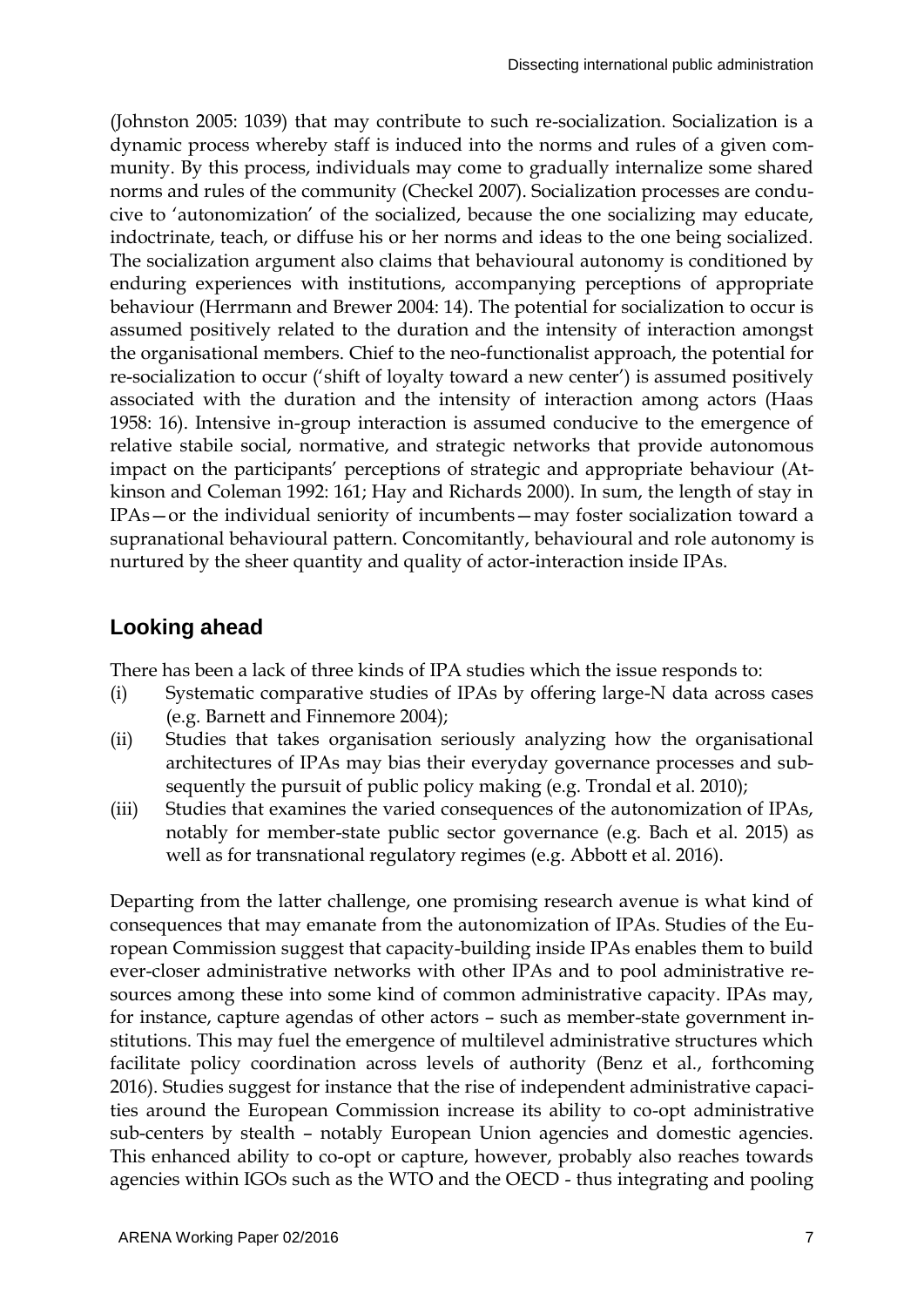global administrative resources. Moreover, studies suggest that *compatible* organisational structures among IPAs increase the likelihood of mutual integration among them. This is reflected in the development of direct links between Commission DGs and 'their' partner EU agencies (Egeberg et al. 2015) and between Commission DGs and domestic agencies and their agency networks (Egeberg et al. 2016). Egeberg and Trondal (2009) show for instance that the Commission takes active part in the daily practicing of EU legislation within domestic agencies, and thus that Commission DGs in practice partly co-opt domestic administrative resources. This example shows that the supply of administrative capacities inside IPAs may have profound consequences for emergence of integrated global governance infrastructure beyond direct member-state control. The special issue contributes both to empirical examination of such infrastructures and inspires future research of these.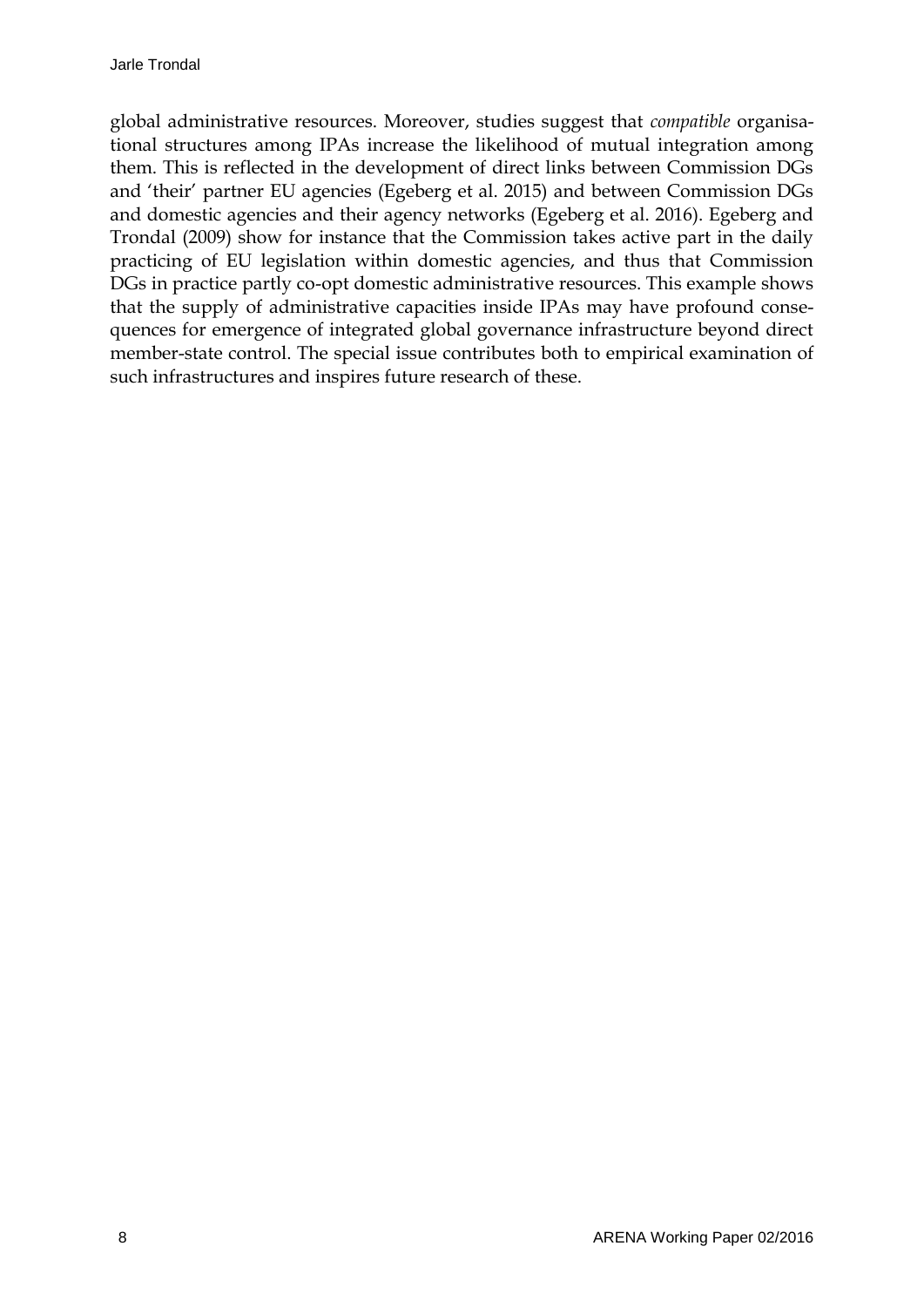#### **References**

- Abbott, K.W., J.F. Green and R.O Keohane (2016) 'Organizational Ecology and Institutional Change in Global Governance', *International Organization*, DOI: 10.1017/S0020818315000338
- Ansell, C.K. (2004) 'Territoriality, Authority, and Democracy', in C.K. Ansell and G. Di Palma (eds), *Restructuring Territoriality.* Cambridge: Cambridge University Press.
- Ansell, C.K., J. Trondal and M. Øgård (eds) (2016) *Governance in Turbulent Times*. Oxford: Oxford University Press (forthcoming).
- Ashford, B.E. and S.A. Johnson (2001) 'Which Hat to Wear? The Relative Salience of Multiple Identities in Organizational Contexts', in M.A. Hogg and D.J. Terry (eds), *Social Identity Processes in Organizational Contexts*. Ann Arbor: Psychology Press.
- Atkinson, M.M. and W.D. Coleman (1992) 'Policy Networks, Policy Communities and the Problems of Governance', *Governance* 5(2): 154–80.
- Bach, T., E. Ruffing and K. Yesilkagit (2015) 'The Differential Empowering Effects of Europeanization on the Autonomy of National Agencies', Governance 28(3): 285-304.
- Barnett, M., and M. Finnemore (2004) *Rules for the World*. Ithaca, NY: Cornell University Press.
- Bauer, M.W., and J. Ege (2016), 'Bureaucratic autonomy of international organizations' secretariats', *Journal of European Public Policy*, Special Issue (forthcoming).
- Bauer, M.W., and J. Trondal (2015) *The Palgrave Handbook of the European Administrative System*. Houndmills: Palgrave Macmillan.
- Benz, A., A. Corcaci and J. Wolfgang Doser (2016), 'Unravelling multi-level administration. Patterns and dynamics of administrative co-ordination in European governance', *Journal of European Public Policy*, Special Issue (forthcoming).
- Beyers, J. (2010) 'Conceptual and Methodological Cchallenges in the Study of European Socialization', *Journal of European Public Policy* 17(6): 909–20.
- Biermann, F. and B. Siebenhüner (eds) (2009) *Managers of Global Change*. Cambridge, MA: The MIT Press.
- ——— (2013) 'Problem solving by International Bureaucracies: the Influence of International Secretariats on World Politics', in B. Reinalds (ed.) *Routledge Handbook of International Organization*. London: Routledge.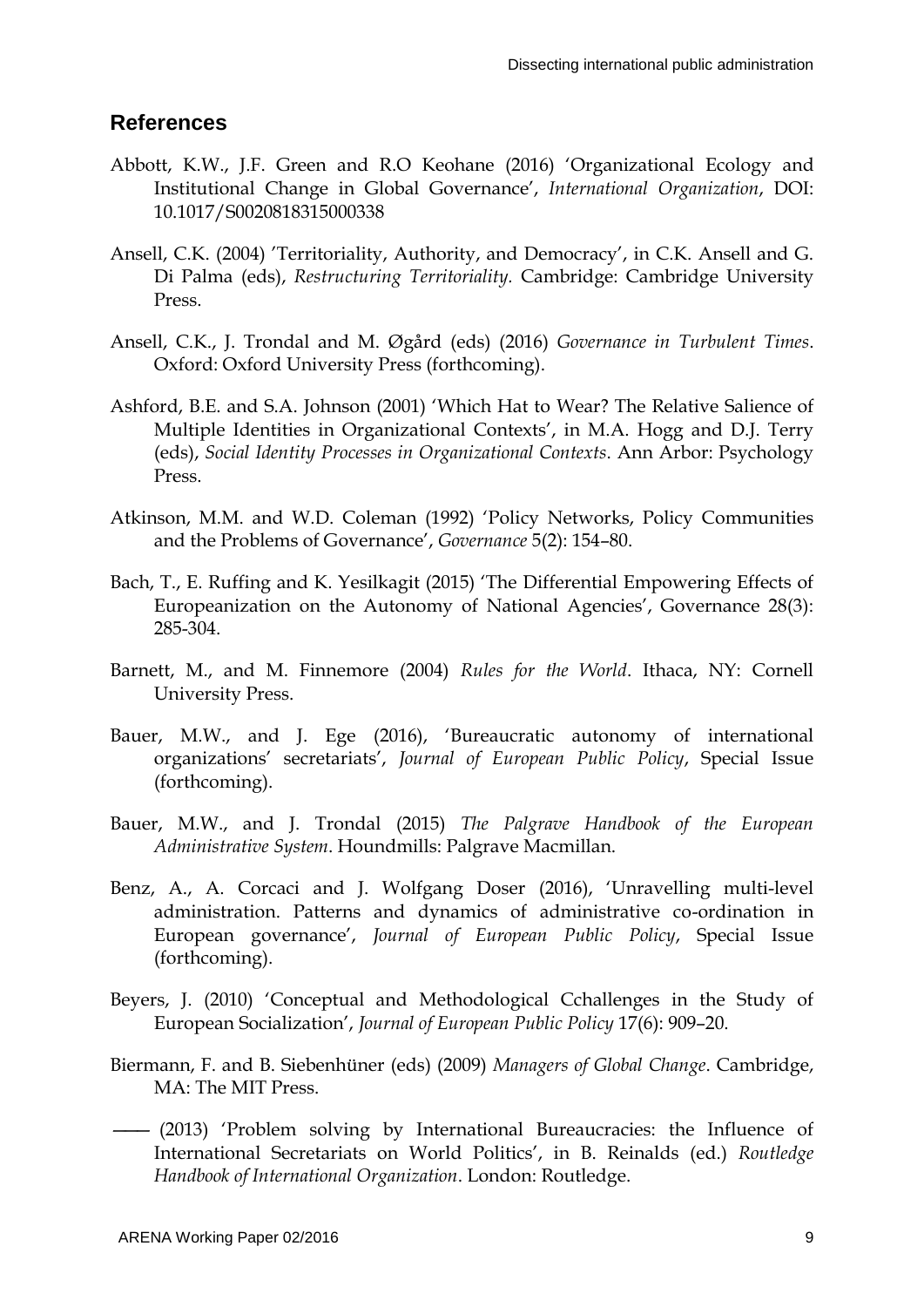- Checkel, J.T. (ed.) (2007) *International Institutions and Socialization in Europe*. Cambridge: Cambridge University Press.
- Claude, I.L. Jr. (1956) *Swords into Plowshares*. New York: Random House.
- Cohen, M.D., J.G. March and J.P. Olsen (1976) 'People, Problems, Solutions and the Ambiguity of Relevance', in J.G. March and J.P. Olsen (eds), *Ambiguity and Choice*. Bergen: Universitetsforlaget.
- Cox, R.W., and H.K. Jacobson (1973). *The Anatomy of Influence*. New Haven, CT: Yale University Press.
- Dimitrakopoulos, D.G. and H. Kassim (2005) 'The European Commission and the Debate on the Future of Europe', paper presented at the CONNEX workshop, 27-28 May, Oslo.
- Eckhard, S. and J. Ege, (2016) 'International Bureaucracies and their Influence on Policy-making: a Review of Empirical Evidence', *Journal of European Public Policy*, Special Issue (forthcoming).
- Egeberg, M. (ed.) (2006) *Multilevel Union Administration*. Basingstoke: Palgrave.
- Egeberg, J., Å. Gornitzka and J. Trondal (2016) 'Organization Theory', in C. Ansell and J. Torfing (eds), *Handbook on Theories of Governance*. Cheltenham: Edward Elgar.
- Egeberg, M. and J. Trondal (2009) 'National Agencies in the European Administrative Space: Government driven, Commission driven, or networked?', Public Administration 87(): 779-790.
- Egeberg, M., J. Trondal and N.M. Vestlund (2015) 'The Quest for Order: Unravelling the Relationship Between the European Commission and European Union Agencies', *Journal of European Public Policy* 22(5): 609-629.
- Gehring, T. (2003) 'International Institutions as Decision-Making Systems: Lessons from the European Union', paper presented at the 8th Biennial International Conference of the European Studies Association, Nashville, TN.
- Gilardi, F. (2008) *Delegation in the Regulatory State.* Cheltenham: Edward Elgar.
- Goetz, R. and K. H. Patz (2016) 'Pressured budgets and the European Commission: towards a more centralised EU budget administration?', *Journal of European Public Policy*, Special Issue (forthcoming).
- Gulick, L. (1937) 'Theory of Organizations: With Special References to Government in the United States', in L. Gulick and D. Urwick (eds), *Papers on the Science of Administration*. New York: Columbia University.
- Haas, E. (1958) *The Uniting of Europe*. Stanford: Stanford University Press.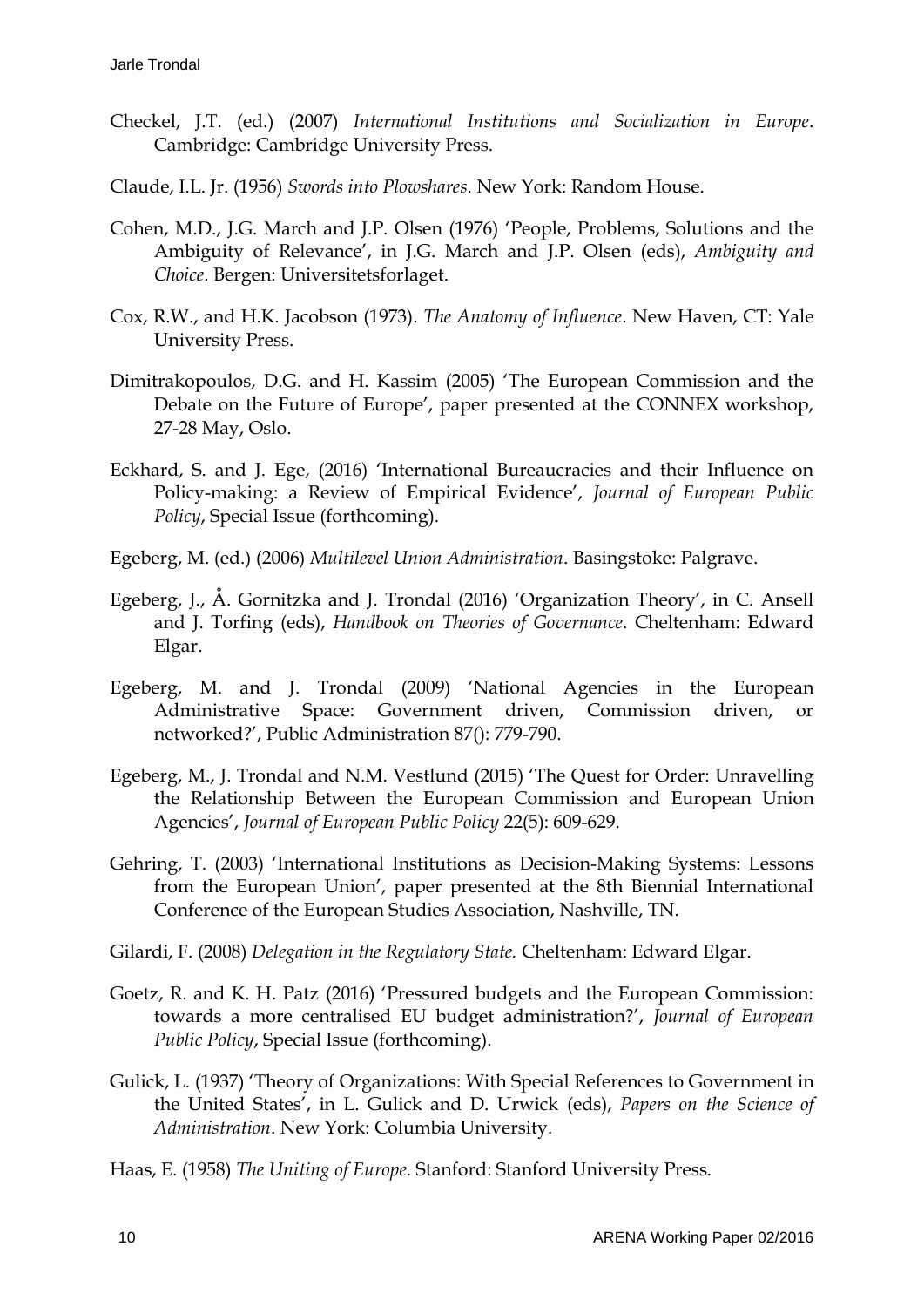——— (1990) *When Knowledge Is Power. Three Models of Change in International Organizations.* Berkeley: University of California Press.

- Haas, P. (1992) 'Epistemic Communities and International Policy Coordination', *International Organization* 46(1): 1-35.
- Hay, C. and D. Richards (2000) 'The Tangled Webs of Westminister and Whitehall: The Discourse, Strategy and Practice of Networking Within the British Core Executive', *Public Administration* 78(1): 1–28.
- Hawkins, D.G., D.A. Lake, D.L. Nielson and M.J. Tierney (2006) *Delegation and Agency in International Organizations*. Cambridge, UK: Cambridge University Press.
- Herrmann, R. and M.B. Brewer (2004) 'Identities and Institutions: Becoming European in the EU', in R.K. Herrmann, T. Risse and M.B. Brewer (eds), *Transnational Identities.* Lanham: Rowman & Littlefield Publishers.
- Huber, J.D. and C.R. Shipan (2002) *Deliberate Discretion*?, Cambridge: Cambridge University Press.
- Joerges, C. (1999) 'Bureaucratic Nightmare, Technocratic Regime and the Dream of Good Transnational Governance', in C. Joerges and E. Vos (eds), *EU Committees: Social Regulation, Law and Politics.* Oxford: Hart Publishing.
- Joerges, C., K.-H. Ladeur and E. Vos (eds) (1997) *Integrating Scientific Expertise into Regulatory Decision-Making.* Baden-Baden: Nomos.
- Johnston, A.I. (2005) 'Conclusions and Extensions: Towards Mid-Range Theorizing and Beyond Europe', *International Organization* 59: 1013-1044.
- Karns, M.P. and K.A. Mingst (2004) *International Organizations*. London: Lynne Rienner Publishers.
- Kassim, H., J. Peterson, M.W. Bauer, S. Connolly, R. Dehousse, L. Hooghe and A. Thompson (2013) *The European Commission of the Twenty-First Century*. Oxford: Oxford University Press.
- Keohane, R.O., S. Macedo and A. Moravcsik (2009) 'Democracy-enhancing multilateralism', *International Organization* 63: 1–31.
- Knill, C. and M.W. Bauer (2016) 'Policy-making by International Public Administrations: Concepts, Causes, and Consequences', *Journal of European Public Policy*, Special Issue (forthcoming).
- Knill, C., S. Eckhard and S. Grohs (2016) 'Administrative Styles in the European Commission and the OSCE-Secretariat: Striking Similarities Despite Different Organizational Settings', *Journal of European Public Policy*, Special Issue (forthcoming).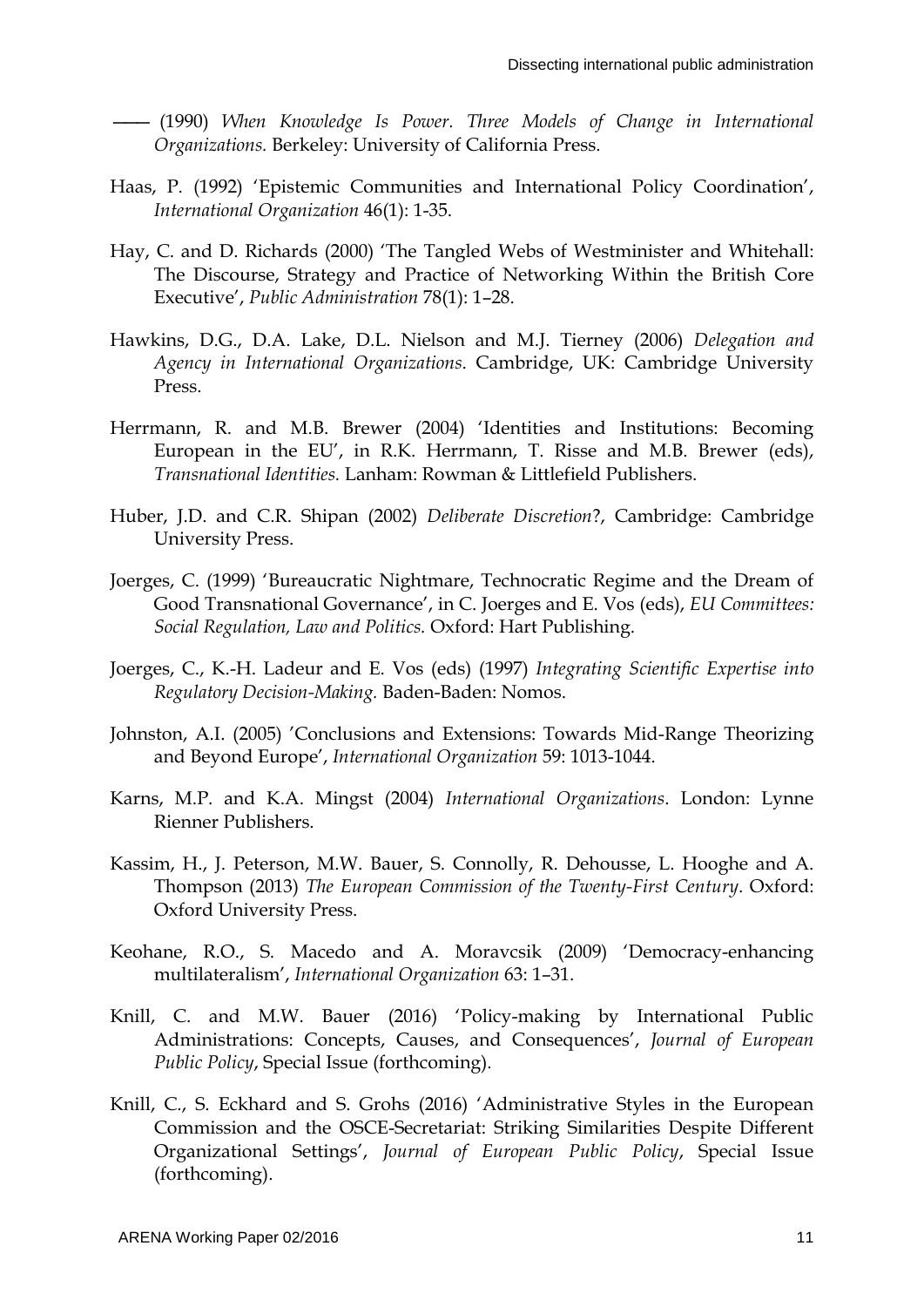- Levi-Faur, D. (ed.) (2012) *The Oxford Handbook of Governance*. Oxford: Oxford University Press.
- Maggetti, M. and K. Verhoest (2014) 'Unexplored Aspects of Bureaucratic Autonomy: a State of the Field and Ways Forward', *International Review of Administrative Sciences* 80(2): 239–56.
- March, J.G. (2010) *The Ambiguities of Experience*. Ithaca: Cornell University Press.
- March, J.G. and J.P. Olsen (1984) 'The New Institutionalism: Organizational Factors in Political Life', *American Political Science Review* 78: 734–49.
- ——— (1998) 'The Institutional Dynamics of International Political Orders', *International Organization* 52(4): 943-69.
- Mintrom, M. (2015) 'Herbert A. Simon, administrative behavior: A Study of Decision-Making Processes in Administrative Organization', in S.J. Balla, M. Lodge and E.C. Page (eds), *The Oxford Handbook of Classics in Public Policy and Administration*. Oxford: Oxford University Press.
- Moravcsik, A. (1999) 'A New Statecraft? Supranational Entrepreneurs and International Cooperation', *International Organization* 53(2): 267–306.
- Nye, R.O. (1975) 'International Organization and the Crisis of Interdependence', *International Organization* 29(2): 357-365.
- Olsen, J.P. (2006) 'Maybe it is Time to Rediscover Bureaucracy', *Journal of Public Administration Research and Theory* 16(1): 1-24.

———(2010) *Governing through Institutional Building*. Oxford: Oxford University Press.

- Page, E.C. (1992) *Political Authority and Bureaucratic Power.* New York: Harvester Wheatsheaf.
- Reinalda, B. (2013) 'International Organization as a Field of Research Since 1910', in B. Reinalds (ed.) *Routledge Handbook of International Organization*. London: Routledge.
- Richards, D. and M.J. Smith (2004) 'Interpreting the World of Political Elites', *Public Administration* 82(4): 777-800.
- Scott, W.R. (1981) *Organizations. Rational, Natural, and Open Systems.* Englewood Cliffs, NJ: Prentice Hall.
- Simon, H. A. (1965) *Administrative Behavior*. New York: The Free Press.
- Skowronek, S. (1982) *Building a New American State*. Cambridge: Cambridge University Press.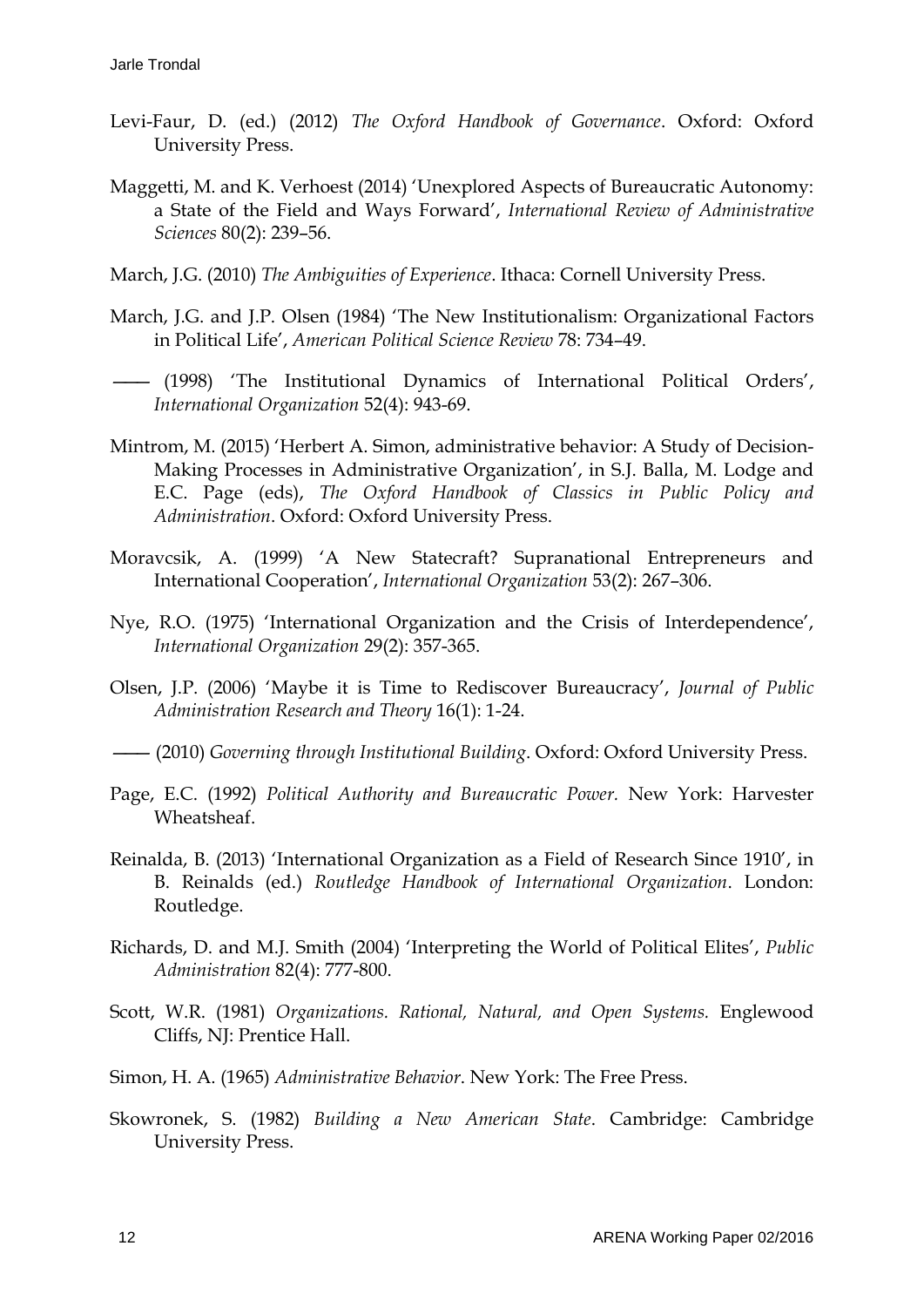- Trondal, J. (2007) 'The Public Administration Turn in Integration Research', *Journal of European Public Policy* 14(6): 960-972.
- ———(2010) *An Emergent European Executive Order*. Oxford: Oxford University Press.
- ———(2013) 'International Bureaucracy. Organizational Structure and Behavioural Implications', in B. Reinalda (ed.) *Routledge Handbook of International Organization*. London: Routledge.
- Trondal, J., M. Marcussen. T. Larsson and F. Veggeland (2010) *Unpacking International Organizations*. Manchester: Manchester University Press.
- Trondal, J., Z. Murdoch and B. Geys (2015) 'Representative Bureaucracy and the Role of Expertise In Politics', Politics and Governance 3(1): 26-36.
- Verhoest, K., P.G. Roness, B. Verschuere, K. Rubecksen, and M. MacCarthaigh (2010) *Autonomy and Control of State Agencies*. Houndmills: Palgrave Macmillan.
- Verhoest, K., S. Van Thiel, G. Bouckaert and P. Lægreid (eds) (2012) *Government Agencies*. Hounmills: Palgrave Macmillan.
- Weber, M. (1924) 'Legitimate Authority and Bureaucracy', in D.S. Pugh (ed.) (1990) *Organization Theory*. London: Penguin Books.
- ——— (1983) *On Capitalism, Bureaucracy and Religion*. Glasgow: Harper Collins Publishers.
- Weick, K.E. (1998) 'Improvisation as a Mindset for Organizational Analysis', Orga*nization Science* 9(5): 543-555.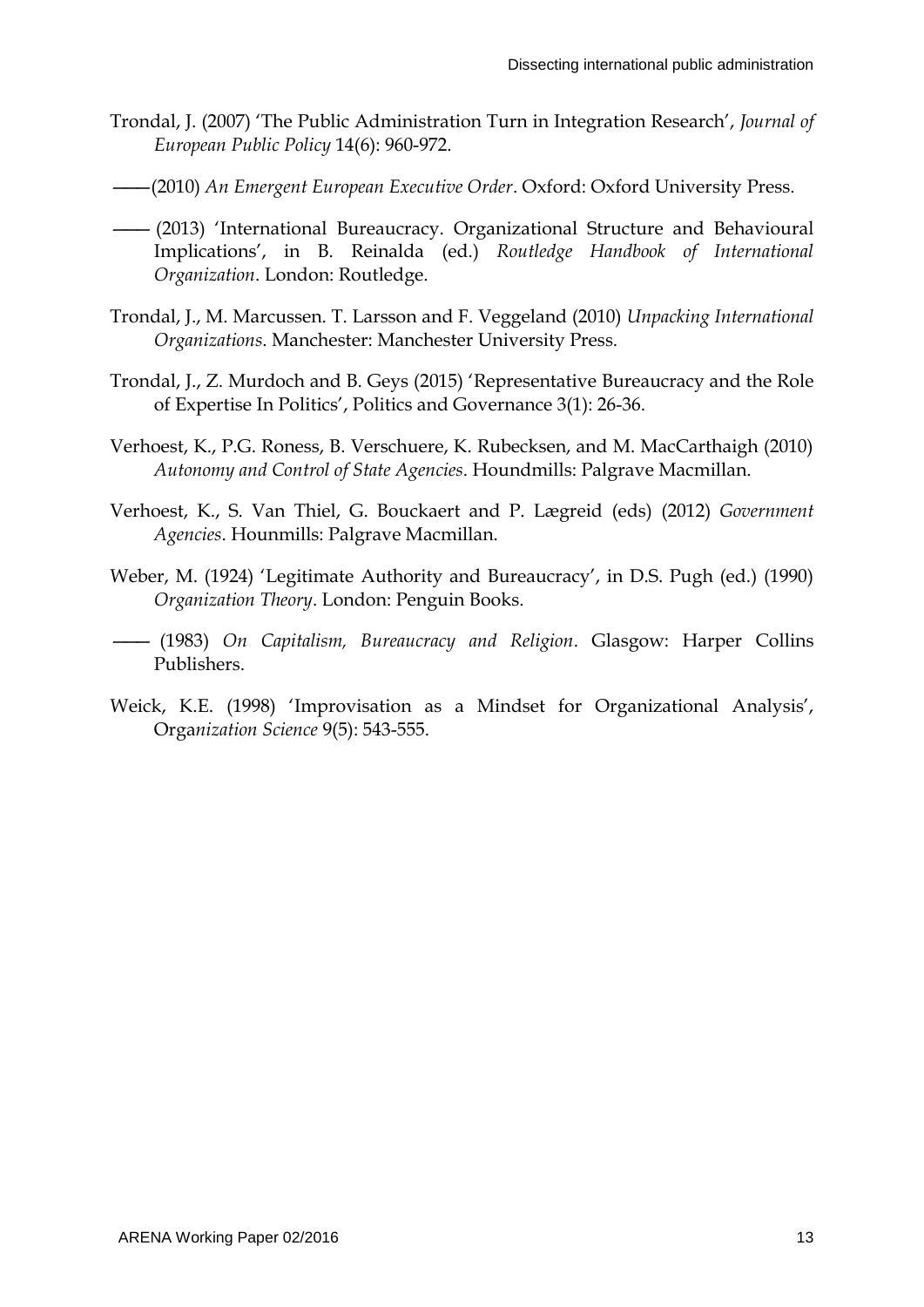| 16/02 | Jarle Trondal                                             | Dissecting International Public Administration                                                                                                                                           |
|-------|-----------------------------------------------------------|------------------------------------------------------------------------------------------------------------------------------------------------------------------------------------------|
| 16/01 | John Erik Fossum                                          | Democracy and Legitimacy in the EU: Challenges<br>and Options                                                                                                                            |
| 15/05 | Diego Praino                                              | The Structure of the EU System of Government                                                                                                                                             |
| 15/04 | Agustín José Menéndez                                     | Neumark Vindicated: The Europeanisation of<br>National Tax Systems and the Future of the Social<br>and Democratic Rechtsstaat                                                            |
| 15/03 | Eva Krick                                                 | Consensual Decision-Making Without Voting<br>The Constitutive Mechanism, (Informal)<br>Institutionalisation and Democratic Quality of the<br>Collective Decision Rule of 'Tacit Consent' |
| 15/02 | Tatiana Fumasoli,<br>Ase Gornitzka and<br>Benjamin Leruth | A Multi-level Approach to Differentiated Integra-<br>tion: Distributive Policy, National Heterogeneity<br>and Actors in the European Research Area                                       |
| 15/01 | Ian Cooper                                                | The Nordic Parliaments' Approaches to the EU:<br>Strategic Coordinator, Comprehensive Scrutinizer,<br>Reluctant Cooperator and Outside-Insider                                           |
| 14/13 | Jürgen Habermas                                           | Democracy in Europe: Why the Development of the<br>European Union into a Transnational Democracy is<br>Necessary and How it is Possible                                                  |
| 14/12 | Meng-Hsuan Chou and<br>Marianne Riddervold                | Beyond Delegation: How the European Commission<br>Affects Intergovernmental Policies Through<br>Expertise                                                                                |
| 14/11 | Charlotte Dany                                            | Beyond Principles vs. Politics: Humanitarian Aid in<br>the European Union                                                                                                                |
| 14/10 | Asimina Michailidou<br>and Hans-Jörg Trenz                | Eurocrisis and the Media: Preserving or<br><b>Undermining Democracy?</b>                                                                                                                 |
| 14/09 | Guri Rosén                                                | A Budgetary Advance: The European Parliament's<br>Growing Role in EU Foreign Policy                                                                                                      |
| 14/08 | Tatiana Fumasoli,<br>Åse Gornitzka and<br>Peter Maassen   | University Autonomy and Organizational Change<br>Dynamics                                                                                                                                |
| 14/07 | Hans-Jörg Trenz                                           | The Saga of Europeanisation: On the Narrative<br>Construction of a European Society                                                                                                      |
| 14/06 | Morten Egeberg,<br>Jarle Trondal and<br>Nina M. Vestlund  | Situating EU Agencies in the<br>Political-Administrative Space                                                                                                                           |
| 14/05 | Sergio Fabbrini                                           | After the Euro Crisis: A New Paradigm on the<br>Integration of Europe                                                                                                                    |
| 14/04 | Marianne Riddervold                                       | A Geopolitical Balancing Game? EU and NATO in<br>the Fight Against Somali Piracy                                                                                                         |
| 14/03 | Claudia Landwehr                                          | Deliberative Democracy and Non-Majoritarian<br>Decision-Making                                                                                                                           |
| 14/02 | Erik Oddvar Eriksen                                       | The Normative Implications of the Eurozone Crisis                                                                                                                                        |
| 14/01 | Guri Rosén                                                | Secrecy versus Accountability: Parliamentary                                                                                                                                             |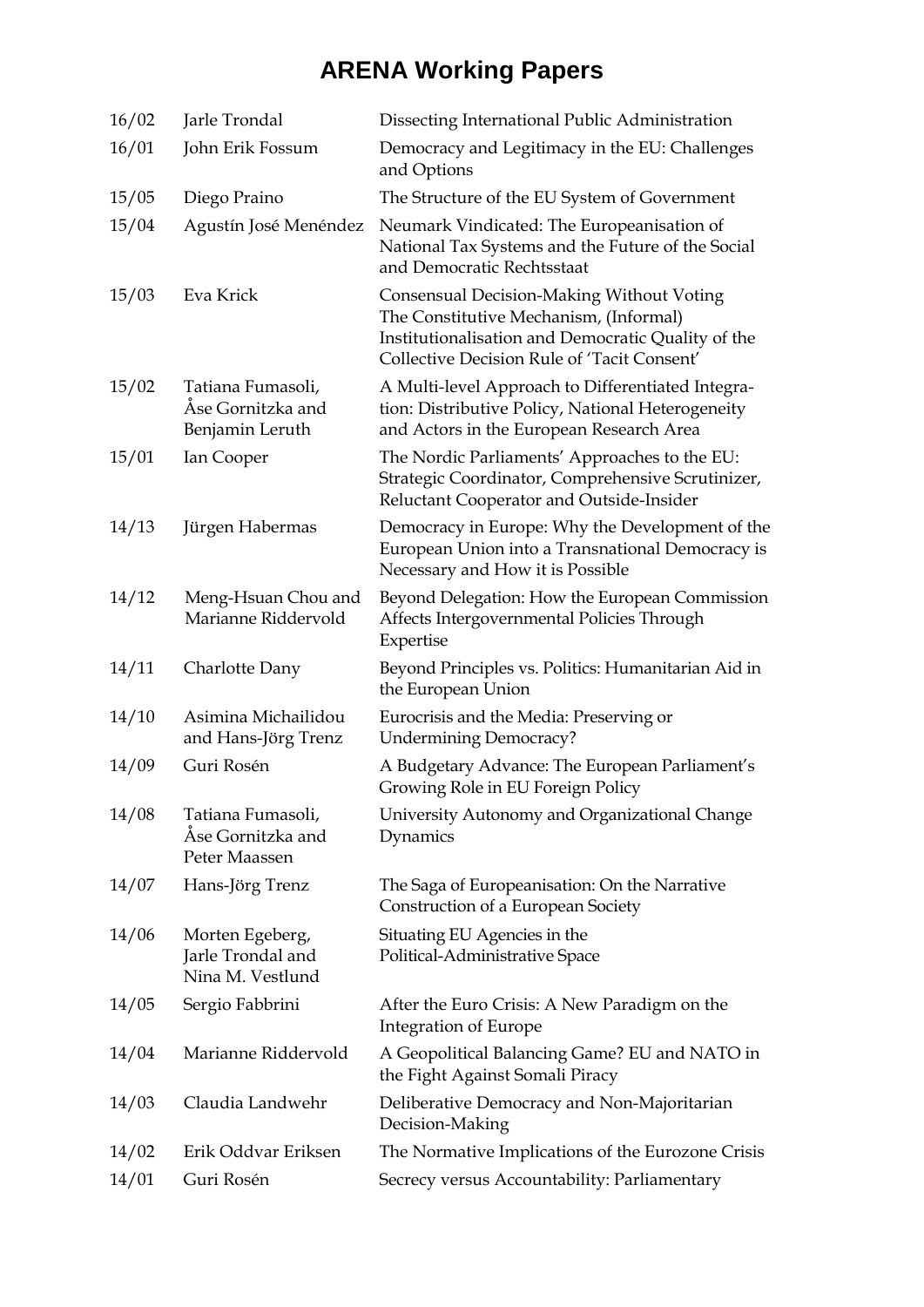|       |                                                       | Scrutiny of EU Security and Defence Policy                                                                                                                                                      |
|-------|-------------------------------------------------------|-------------------------------------------------------------------------------------------------------------------------------------------------------------------------------------------------|
| 13/08 | Jarle Trondal and<br>Frode Veggeland                  | The Autonomy of Bureaucratic Organisations: An<br><b>Organisation Theory Argument</b>                                                                                                           |
| 13/07 | Helene Sjursen                                        | A Mere Irrelevance? Assessing the EU's Foreign<br>and Security Policy                                                                                                                           |
| 13/06 | Erik Oddvar Eriksen                                   | Reason-Based Decision-Making: On Deliberation<br>and the Problem of Indeterminacy                                                                                                               |
| 13/05 | Espen D. H. Olsen<br>and Hans-Jörg Trenz              | The Micro-Macro Link in Deliberative Polling:<br>Deliberative Experiments and Democratic<br>Legitimacy                                                                                          |
| 13/04 | <b>Bruno De Witte</b>                                 | Using International Law in the Euro Crisis: Causes<br>and Consequences                                                                                                                          |
| 13/03 | Mai'a K. Davis Cross<br>and Xinru Ma                  | EU Crises and the International Media                                                                                                                                                           |
| 13/02 | Johanne Døhlie Saltnes                                | The EU's Human Rights Policy: Unpacking the<br>Literature on the EU's Implementation of Aid<br>Conditionality                                                                                   |
| 13/01 | Zuzana Murdoch, Jarle<br>Trondal and Stefan<br>Gänzle | The Origins of Common Action Capacities in EU<br>Foreign Policy: Observations on the Recruitment of<br>Member States' Diplomats and Officials to the<br>European External Action Service (EEAS) |
| 12/06 | Nina Merethe Vestlund                                 | Changing Policy Focus through Organisational<br>Reform? The Case of the Pharmaceutical Unit in the<br><b>European Commission</b>                                                                |
| 12/05 | <b>Falk Daviter</b>                                   | Framing Biotechnology Policy in the European<br>Union                                                                                                                                           |
| 12/04 | Morten Egeberg                                        | Experiments in Supranational Institution Building:<br>The European Commission as a Laboratory                                                                                                   |
| 12/03 | Cathrine Holst                                        | Equal Pay and Dilemmas of Justice                                                                                                                                                               |
| 12/02 | Helene Sjursen                                        | From Fly in the Ointment to Accomplice: Norway in<br>EU Foreign and Security Policy                                                                                                             |
| 12/01 | Jarle Trondal and<br><b>B.</b> Guy Peters             | The Rise of European Administrative Space:<br>Lessons Learned                                                                                                                                   |
| 11/14 | Jarle Trondal                                         | <b>Bureaucratic Centre Formation in Government</b><br>Institutions: Lessons From the European<br>Commission                                                                                     |
| 11/13 | Guri Rosén                                            | Can You Keep a Secret? How the European<br>Parliament got Access to Sensitive Documents in the<br>Area of Security and Defence                                                                  |
| 11/12 | Espen D. H. Olsen and<br>Hans-Jörg Trenz              | From Citizens' Deliberation to Popular Will<br>Formation: Generation Democratic Legitimacy<br>Through Transnational Deliberative Polling                                                        |
| 11/11 | Daniel Gaus                                           | The State's Existence Between Facts and Norms: A<br>Reflection on Some Problems to the Analysis of the<br><b>State</b>                                                                          |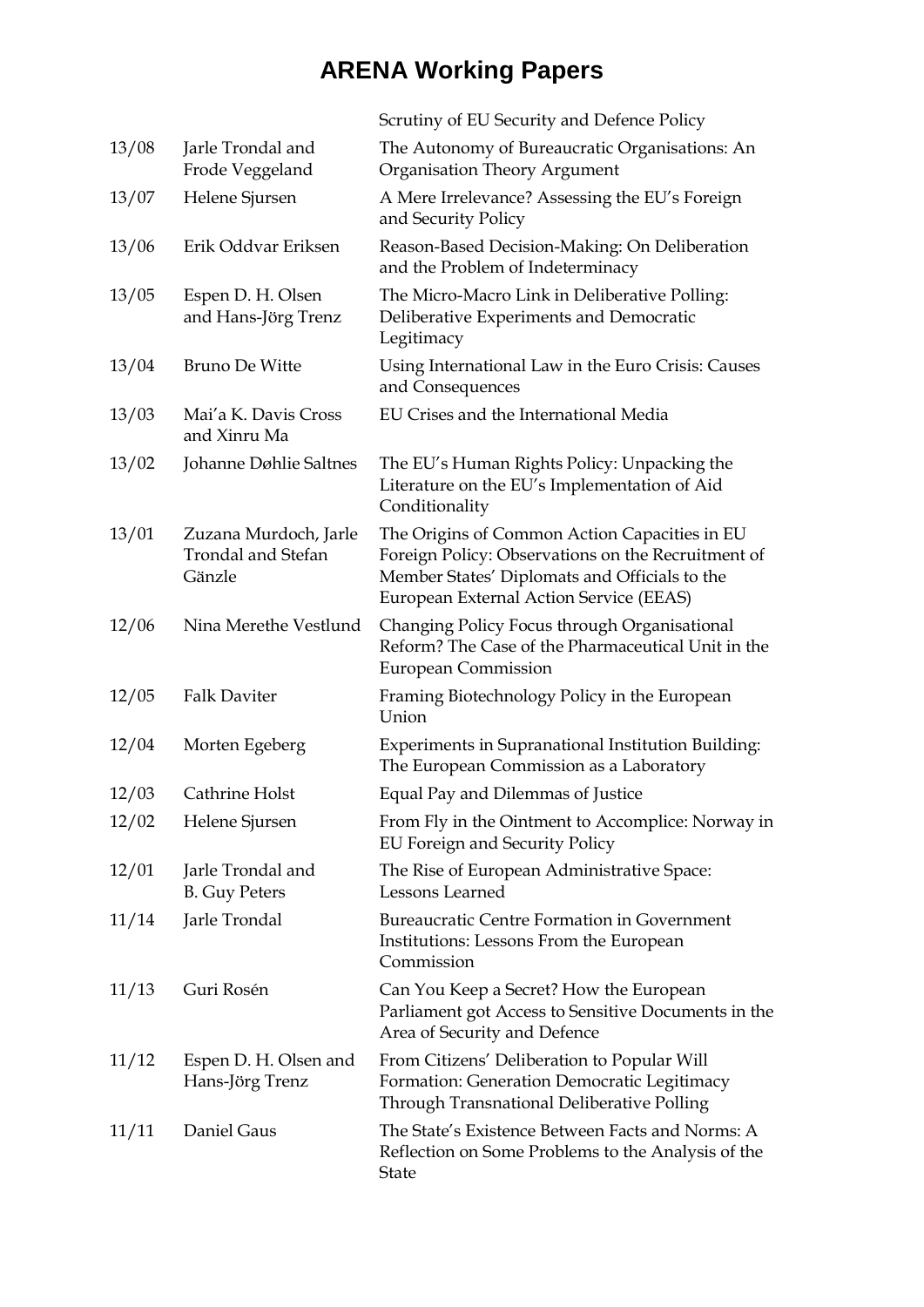| 11/10 | Morten Egeberg, Åse<br>Gornitzka, Jarle<br><b>Trondal and Mathias</b><br>Johannessen | Parliament Staff: Backgrounds, Career Patterns and<br>Behaviour of Officials in the European Parliament                                                         |
|-------|--------------------------------------------------------------------------------------|-----------------------------------------------------------------------------------------------------------------------------------------------------------------|
| 11/09 | Irena Fiket, Espen D.<br>H. Olsen and Hans-<br>Jörg Trenz                            | Deliberations under Conditions of Language<br>Pluralism: Insight from the Europolis Deliberative<br>Polling Experiment                                          |
| 11/08 | Daniel Gaus                                                                          | The Dynamics of Legitimation                                                                                                                                    |
| 11/07 | Ian Cooper                                                                           | A "Virtual Third Chamber" for the European<br>Union? National Parliaments After the Treaty of<br>Lisbon                                                         |
| 11/06 | Martin Marcussen and<br>Jarle Trondal                                                | The OECD Civil Servant between Scylla and<br>Charybdis                                                                                                          |
| 11/05 | Erik Oddvar Eriksen<br>and John Erik Fossum                                          | Representation through Deliberation: The European<br>Case                                                                                                       |
| 11/04 | Espen D. H. Olsen                                                                    | European Citizenship: With a Nation-state, Federal<br>or Cosmopolitan Twist?                                                                                    |
| 11/03 | John Erik Fossum                                                                     | Nationalism, Patriotism and Diversity:<br>Conceptualising the National Dimension in Neil<br>MacCormick's Post-sovereign Constellation                           |
| 11/02 | Agustín José Menéndez                                                                | United They Diverge? From Conflicts of Law to<br>Constitutional Theory? On Christian Joerges'<br>Theory                                                         |
| 11/01 | Agustín José Menéndez                                                                | From Constitutional Pluralism to a Pluralistic<br>Constitution? Constitutional Synthesis as a<br>MacCormickian Constitutional Theory of European<br>Integration |
| 10/16 | Cathrine Holst                                                                       | Martha Nussbaum's Outcome-oriented Theory of<br>Justice: Philosophical Comments                                                                                 |
| 10/15 | John Erik Fossum and<br>Agustín José Menéndez                                        | The Theory of Constitutional Synthesis: A<br>Constitutional Theory for a Democratic European<br>Union                                                           |
| 10/14 | Pieter de Wilde, Hans-<br>Jörg Trenz and Asimina<br>Michailidou                      | Contesting EU Legitimacy: The Prominence,<br>Content and Justification of Euroscepticism during<br>2009 EP Election Campaigns                                   |
| 10/13 | Espen D. H. Olsen and<br>Hans-Jörg Trenz                                             | Deliberative Polling: A Cure to the Democratic<br>Deficit of the EU?                                                                                            |
| 10/12 | Morten Egeberg and<br>Jarle Trondal                                                  | <b>EU-level Agencies: New Executive Centre</b><br>Formation or Vehicles for National Control?                                                                   |
| 10/11 | Jarle Trondal                                                                        | Bureaucratic Structure and Administrative<br>Behaviour: Lessons from International<br>Bureaucracies                                                             |
| 10/10 | Morten Egeberg                                                                       | EU-administrasjonen: Senterdannelse og<br>flernivåforvaltning                                                                                                   |
| 10/09 | Erik Oddvar Eriksen                                                                  | Bringing European Democracy Back In - Or How to                                                                                                                 |